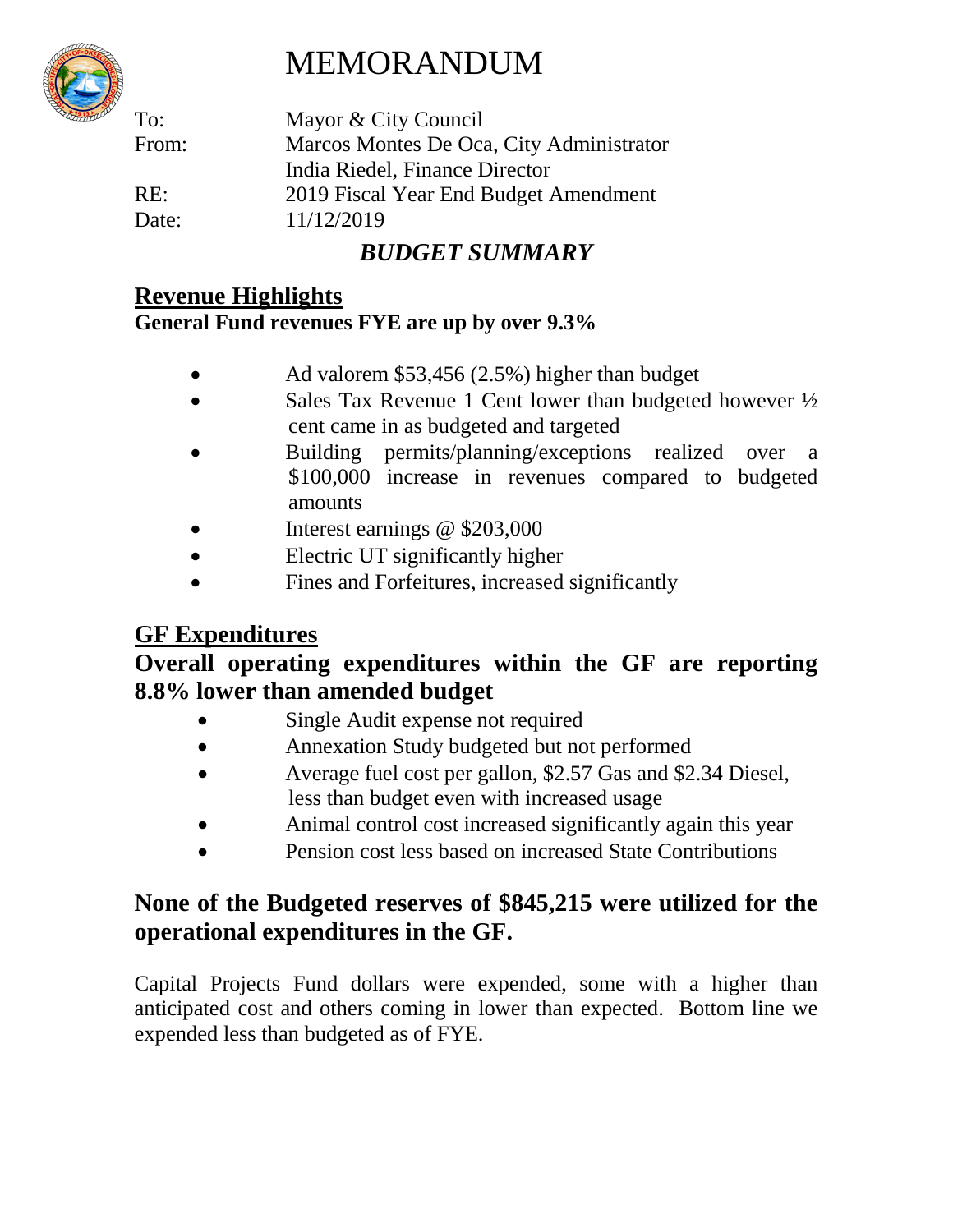

## City of Okeechobee 2018-2019 EOY Budget Amendment

#### **GENERAL FUND RECAPITULATION - REVENUE AND EXPENSES**

|                                   | 2018/2019       | 2018/2019 |            |  |  |
|-----------------------------------|-----------------|-----------|------------|--|--|
|                                   | <b>AMENDED</b>  |           | <b>EOY</b> |  |  |
| F/Y Beginning Fund Balance        | \$<br>4,315,500 | \$        | 4,600,400  |  |  |
| Roll forward from previous year   |                 |           |            |  |  |
|                                   | \$<br>4,315,500 | \$        | 4,600,400  |  |  |
| <b>REVENUES</b>                   |                 |           |            |  |  |
| 96% AD VALOREM 7.9932             | \$<br>2,181,694 | \$        | 2,235,150  |  |  |
| <b>OTHER FEES</b>                 | \$<br>710,300   | \$        | 844,370    |  |  |
| INTERGOVERNMENTAL                 | \$<br>1,645,216 | \$        | 1,628,120  |  |  |
| <b>CHARGES FOR SERVICES</b>       | \$<br>950,600   | \$        | 1,159,550  |  |  |
| FINES, FORFEITURES & PEN          | \$<br>9,775     | \$        | 20,720     |  |  |
| <b>USES OF MONEY &amp; PROPEF</b> | \$<br>100,000   | \$        | 203,000    |  |  |
| <b>OTHER REVENUES</b>             | \$<br>28,114    | \$        | 58,500     |  |  |
|                                   | \$<br>5,625,699 | \$        | 6,149,410  |  |  |
| <b>TRANSFERS - IN</b>             |                 |           |            |  |  |
| Public Facilities Fund (Transfer  | \$<br>350,000   | \$        | 350,000    |  |  |
| <b>CDBG</b>                       | \$              | \$        |            |  |  |
| Capital Proj /Improvement Funo    | \$<br>845,215   | \$        |            |  |  |
| <b>TOTAL REVENUES</b>             | \$<br>6,820,914 | \$        | 6,499,410  |  |  |
| <b>EXPENDITURES</b>               |                 |           |            |  |  |
| <b>LEGISLATIVE</b>                | \$<br>210,591   | \$        | 165,720    |  |  |
| <b>EXECUTIVE</b>                  | \$<br>222,240   | \$        | 210,475    |  |  |
| <b>CITY CLERK</b>                 | \$<br>239,384   | \$        | 225,183    |  |  |
| <b>FINANCIAL SERVICES</b>         | \$<br>331,341   | \$        | 289,395    |  |  |
| <b>LEGAL COUNCIL</b>              | \$<br>116,260   | \$        | 79,370     |  |  |
| <b>GENERAL SERVICES</b>           | \$<br>384,484   | \$        | 383,170    |  |  |
| <b>LAW ENFORCEMENT</b>            | \$<br>2,553,469 | \$        | 2,374,070  |  |  |
| <b>FIRE PROTECTION</b>            | \$<br>1,715,754 | \$        | 1,577,970  |  |  |
| ROAD & STREET FACILITII           | \$<br>1,302,570 | \$        | 1,150,350  |  |  |
| TOTAL GEN. OPER. EXPENDITURES     | \$<br>7,076,093 | \$        | 6,455,703  |  |  |
| FISCAL YEAR ENDING FUND BALANCE   | \$<br>4,060,321 | \$        | 4,644,107  |  |  |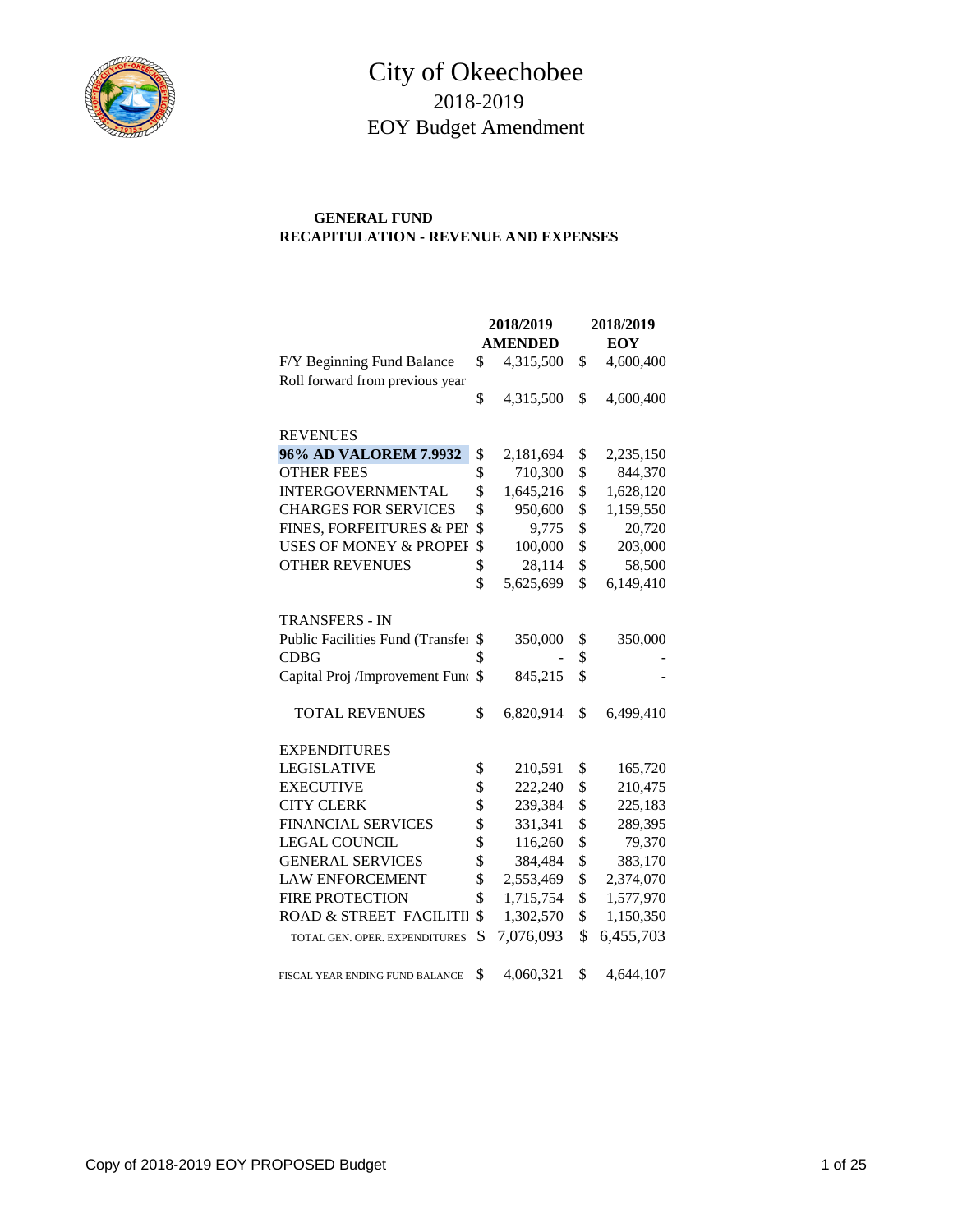

## City of Okeechobee 2018-2019 EOY Budget Amendment

#### **GENERAL FUND**

#### **RECAPITULATION - REVENUE AND EXPENSES**

|                     |                                      | 2018/2019   | 2018/2019      |     |             |  |
|---------------------|--------------------------------------|-------------|----------------|-----|-------------|--|
| <b>FUND BALANCE</b> |                                      |             | <b>AMENDED</b> | EOY |             |  |
|                     |                                      | \$4,315,500 |                |     | \$4,315,500 |  |
|                     | Roll Forward from previous year      |             |                |     |             |  |
|                     |                                      | \$          | 4,315,500      | \$  | 4,315,500   |  |
|                     |                                      |             |                |     |             |  |
| <b>REVENUES</b>     |                                      |             |                |     |             |  |
| <b>TAXES:</b>       |                                      |             |                |     |             |  |
| 311-1000            | 96% AD VALOREM @ 7.9932              |             | \$2,181,694    |     | \$2,235,150 |  |
|                     | <b>TOTAL</b>                         | \$          | 2,181,694      | \$  | 2,235,150   |  |
| <b>OTHER FEES:</b>  |                                      |             |                |     |             |  |
| 312-5100            | Fire Insurance Premium               | \$          | 45,800         | \$  | 52,800      |  |
| 312-5200            | Casualty Insurance Prem Tax (Police) | \$          | 62,000         | \$  | 90,100      |  |
| 314-1000            | <b>Utility Tax-Electric</b>          | \$          | 480,000        | \$  | 552,000     |  |
| 314-4000            | Utility Tax/Natural Gas              | \$          | 20,000         | \$  | 25,500      |  |
| 314-8000            | Utility Tax/Propane                  | \$          | 29,000         | \$  | 47,030      |  |
| 316-0000            | Prof & Business Tax Receipt          | \$          | 72,500         | \$  | 73,100      |  |
| 319-0000            | <b>Public Service Fee</b>            | \$          | 1,000          | \$  | 3,840       |  |
|                     | <b>TOTAL</b>                         | \$          | 710,300        | \$  | 844,370     |  |
|                     | <b>INTERGOVERNMENTAL REVENUES:</b>   |             |                |     |             |  |
| 335-1210            | <b>SRS</b> Cigarette Tax             | \$          | 199,890        | \$  | 208,020     |  |
| 335-1400            | Mobile Home Licenses                 | \$          | 14,000         | \$  | 15,100      |  |
| 335-1500            | Alcoholic Beverage Licenses          | \$          | 5,300          | \$  | 6,500       |  |
| 335-1800            | 1/2 Cent Sales Tax                   | \$          | 383,546        | \$  | 385,300     |  |
| 312-6000            | 1 Cent Sales Surtax                  | \$          | 825,993        | \$  | 791,100     |  |
| 315.0000            | <b>Communications Service Tax</b>    | \$          | 208,887        | \$  | 214,700     |  |
| 335-2300            | Firefighters Supplement              | \$          | 2,400          | \$  | 1,200       |  |
| 338-2000            | <b>County Business Licenses</b>      | \$          | 5,200          | \$  | 6,200       |  |
|                     | <b>TOTAL</b>                         | \$          | 1,645,216      | \$  | 1,628,120   |  |
|                     | <b>CHARGES FOR CURRENT SERVICES</b>  |             |                |     |             |  |
| 322-0000            | Building & Inspections Fees          | \$          | 75,000         | \$  | 190,300     |  |
| 322-1000            | Exception & Zoning Fees              | \$          | 1,350          | \$  | 1,350       |  |
| 323-1000            | Franchise-Electric                   | \$          | 380,000        | \$  | 420,300     |  |
| 323-4000            | Franchise-Natural Gas                | \$          | 10,200         | \$  | 12,600      |  |
| 323-7000            | Franchise-Solid Waste                | \$          | 106,000        | \$  | 120,600     |  |
| 329-0000            | Plan Review Fees                     | \$          | 2,000          | \$  | 24,600      |  |
| 341-2000            | Alley/Street Closing Fees            |             |                | \$  |             |  |
| 341-3000            | Map Sales                            | \$          | 25             | \$  |             |  |
| 341-4000            | Photocopies                          | \$          | 25             | \$  |             |  |
| 343-4010            | Solid Waste Collection Fees-Resd.    | \$          | 376,000        | \$  | 389,800     |  |
|                     | <b>TOTAL</b>                         | \$          | 950,600        | \$  | 1,159,550   |  |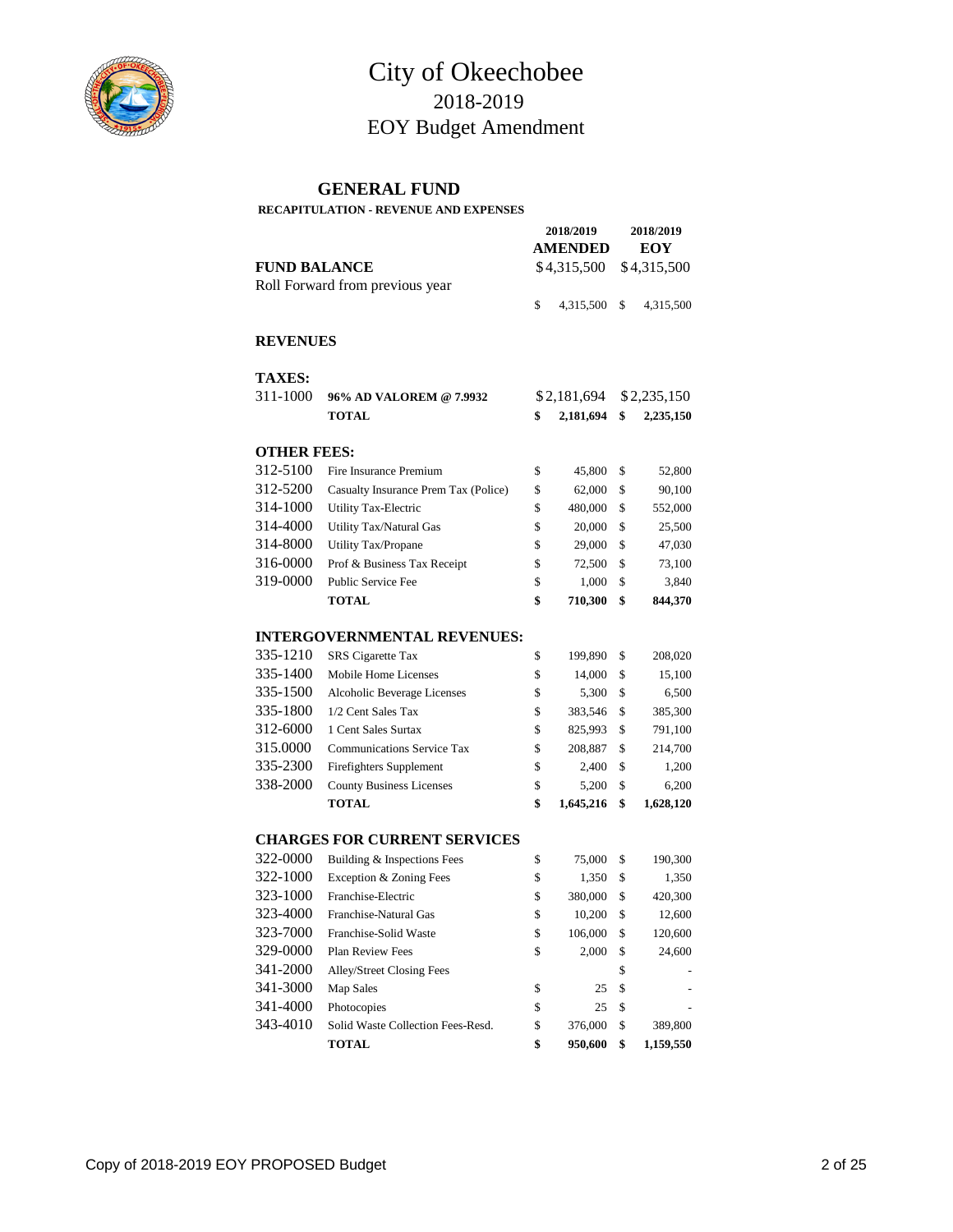

# City of Okeechobee

## 2018-2019 EOY Budget Amendment

#### **GENERAL FUND**

**RECAPITULATION - REVENUE AND EXPENSES**

|                        |                                                  | 2018/2019<br><b>AMENDED</b> |    | 2018/2019<br>EOY |
|------------------------|--------------------------------------------------|-----------------------------|----|------------------|
|                        | <b>FINES, FORFEITURES &amp; PENALTIES:</b>       |                             |    |                  |
| 351-1000               | <b>Court Fines</b>                               | \$<br>5,000                 | \$ | 11,500           |
| 351-2000               | Radio Comm. Fee                                  | \$<br>2,700                 | \$ | 5,400            |
| 351-3000               | Law Enforcement Education                        | \$<br>1,000                 | \$ | 1,500            |
| 351-4000               | <b>Investigation Cost Reimbursement</b>          | \$<br>925                   | \$ | 2,200            |
| 351-5000               | <b>Unclaimed Evidence</b>                        |                             |    |                  |
| 354-1000               | <b>Ordinance Violation Fines</b>                 | \$<br>150                   | \$ | 120              |
|                        | <b>TOTAL</b>                                     | \$<br>9,775                 | \$ | 20,720           |
|                        | <b>USES OF MONEY &amp; PROPERTY:</b>             |                             |    |                  |
| 361-1000               | <b>Interest Earnings</b>                         | \$<br>100,000               | \$ | 203,000          |
| 361.3000               | <b>Investment Earnings</b>                       |                             |    |                  |
| 364-1000               | <b>Surplus City Property</b>                     |                             |    |                  |
|                        | <b>TOTAL</b>                                     | \$<br>100,000               | \$ | 203,000          |
| <b>OTHER REVENUES:</b> |                                                  |                             |    |                  |
| 334-2000               | <b>Public Safety Grant</b>                       |                             |    |                  |
|                        | Special Purpose Grant                            |                             |    |                  |
| 343-9000               | DOT Hwy Maint.Landscape/Mowing                   | \$<br>8,700                 | \$ | 9,600            |
| 343-9100               | DOT Master Traffic Signals Maint.                | \$<br>15,064                | \$ | 17,700           |
| 343-9200               | DOT Maint. Lights & Lights Contract              |                             |    |                  |
| 365-1000               | Disposition of Assets                            | \$                          | \$ | 18,500           |
| 366-1000               | <b>Other Revenues</b>                            |                             |    |                  |
| 369-1000               | Miscellaneous                                    | \$<br>2,000                 | \$ | 2,400            |
| 369-4000               | Code Enforcement Fine                            | \$<br>500                   | \$ | 8,500            |
| 369-5000               | Police Accident Reports                          | \$<br>1,850                 | \$ | 1,800            |
| 383-0000               | Capital Lease Proceeds                           |                             |    |                  |
|                        | <b>TOTAL</b>                                     | \$<br>28,114                | \$ | 58,500           |
|                        | OTHER REVENUES AND TRANSFER IN                   |                             |    |                  |
|                        | Impact Fee Transfer in                           | \$                          | \$ |                  |
|                        | Capital Project Improvements (Transfer-In)       | \$<br>845,215               | \$ |                  |
|                        | CDBG Fund (Transfer-In)                          |                             |    |                  |
| 381-1000               | Public Facilities Improvement (Transfer-In)      | \$<br>350,000               | \$ | 350,000          |
|                        | <b>TOTAL</b>                                     | \$<br>1,195,215             | \$ | 350,000          |
|                        | <b>TOTAL REVENUE &amp; OTHER FUNDING SOURCES</b> | \$<br>6,820,914             | \$ | 6,499,410        |
|                        | <b>OPERATING TRANSFERS - OUT</b>                 |                             |    |                  |
|                        | Due From CDBG                                    |                             |    |                  |
|                        | Capital Project Building & Improvements          |                             |    |                  |
|                        | Capital Project Vehicles                         |                             |    |                  |
|                        | <b>TRANSFERS OUT</b>                             |                             |    |                  |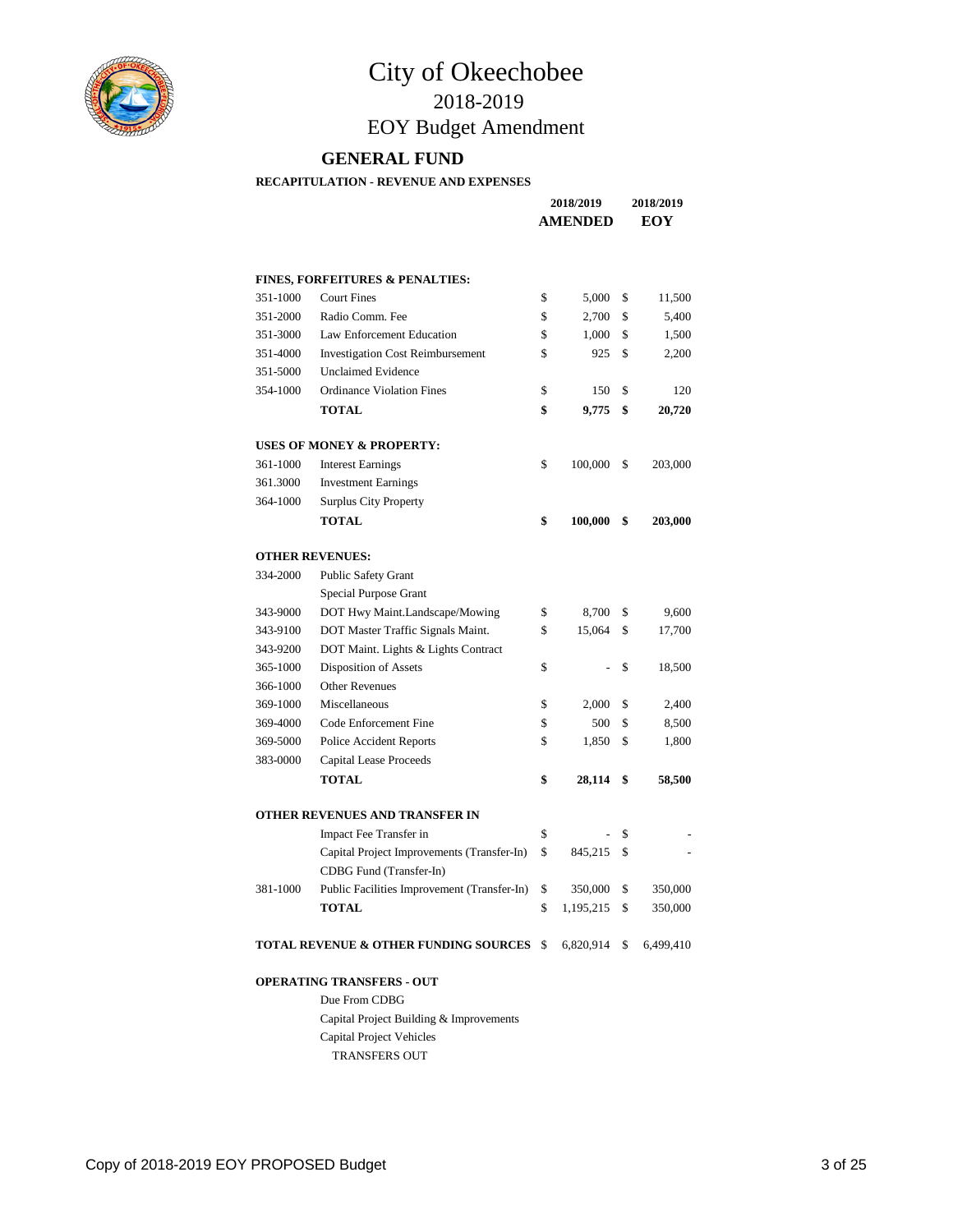

## **DEPARTMENT: LEGISLATIVE (0511)**

|      |                               | 2018/2019<br><b>AMENDED</b> |      | 2018/2019<br>EOY |
|------|-------------------------------|-----------------------------|------|------------------|
| 1100 | <b>EXECUTIVE SALARIES</b>     | \$<br>46.100                | S    | 46.100           |
| 1510 | LONGEVITY/SERVICE INCENTIVE   |                             |      |                  |
| 2100 | <b>FICA</b>                   | \$<br>3.756                 | - \$ | 2,950            |
| 2200 | <b>RETIREMENT</b>             | \$<br>4.850                 | \$   | 4,400            |
| 2300 | LIFE AND HEALTH INSURANCE     | \$<br>54,577                | \$.  | 41,400           |
| 2400 | WORKERS COMPENSATION          | \$<br>258                   | \$   | 250              |
|      | <b>TOTAL PERSONNEL COSTS:</b> | \$<br>109.541               | \$   | 95.100           |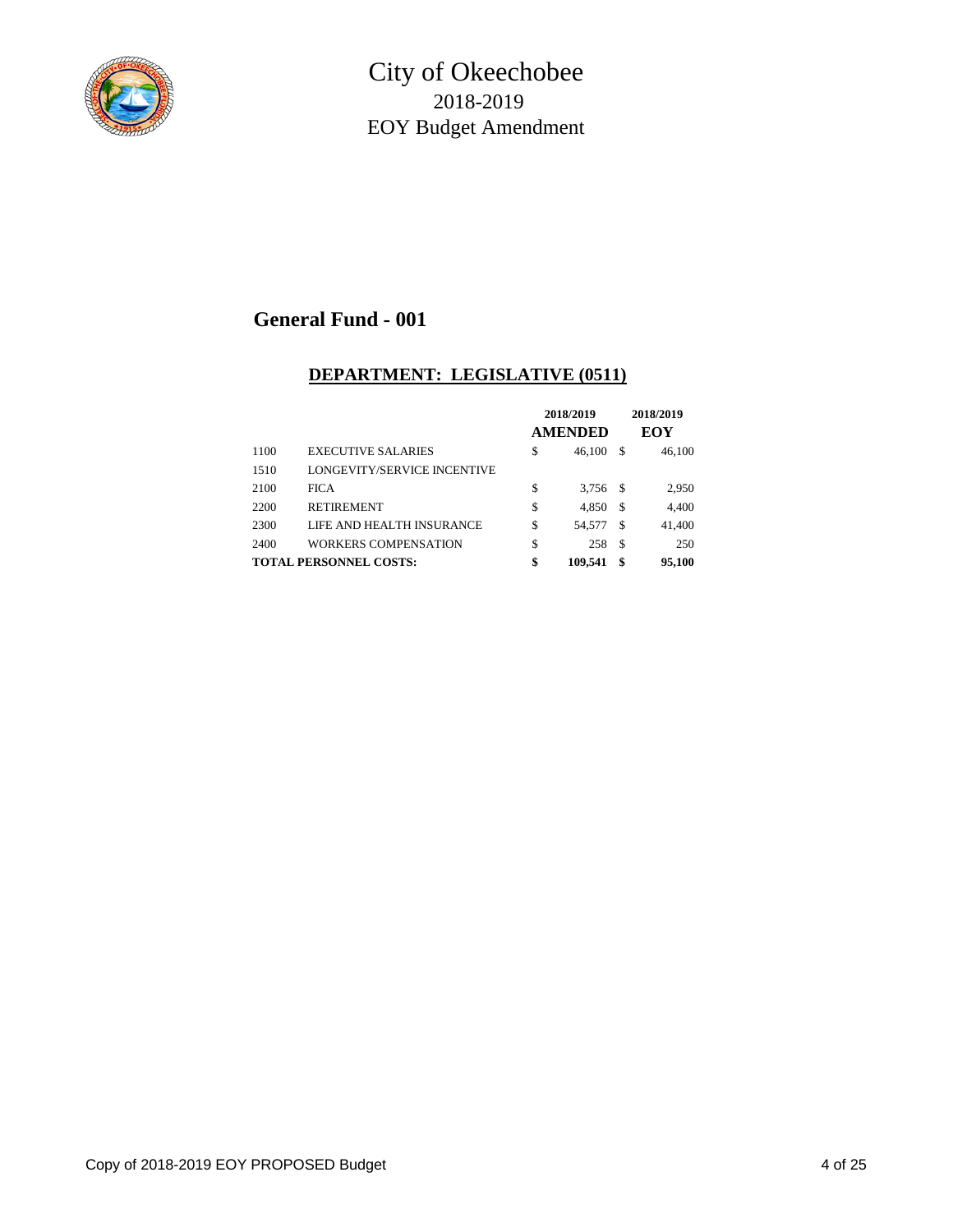

#### **DEPARTMENT: LEGISLATIVE (0511)**

|          | <b>OPERATIONS &amp; SUPPLIES</b>  |              | 2018/2019      |               | <b>2018/2019</b> |
|----------|-----------------------------------|--------------|----------------|---------------|------------------|
|          |                                   |              | <b>AMENDED</b> |               | EOY              |
| 3100     | PROFESSIONAL SERVICES             |              |                |               |                  |
| 3400     | OTHER CONTRACT SERVICES           | \$           | 46,500         | $\mathbf{s}$  | 18,000           |
| 4000     | <b>TRAVEL AND PER DIEM</b>        | \$           | 2,500          | \$            | 1,800            |
| 4100     | <b>COMM. &amp; FREIGHT</b>        | \$           | 3,200          | \$.           | 2,100            |
| 4500     | <b>INSURANCE</b>                  | \$           | 3,610          | \$            | 3,400            |
| 4609     | <b>REPAIR &amp; MAINTENANCE</b>   | \$           | 600            | \$            | 600              |
| 4901     | <b>EDUCATION</b>                  | \$           | 1,500          | \$            | 1,650            |
| 4909     | <b>MISCELLANEOUS</b>              | \$           | 1,000          | \$            | 1,400            |
| 5400     | <b>BOOKS, PUBLICATIONS, ETC</b>   | \$           | 1,200          | \$            | 930              |
| 8100     | <b>SHARED SERVICES</b>            | \$           | 8,940          | \$            | 8,940            |
| 8200     | AID TO PRIVATE ORGANIZATIONS      |              |                |               |                  |
| 8201     | <b>INTERLOCAL PART. w/IRSC</b>    |              |                |               |                  |
| 8202     | LOCAL COMMUNITY REQUEST           | \$           | 25,000         | \$            | 25,000           |
| 574-8300 | TOURISM/ECO. DEV/MARKETING        | $\mathbb{S}$ | 7,000          | $\mathcal{S}$ | 6,800            |
|          | TOTAL SUPPLIES AND OTHER SERVICES | \$           | 101,050        | \$            | 70,620           |
|          |                                   |              |                |               |                  |
|          | <b>GRAND TOTAL FOR DEPARTMENT</b> | \$           | 210,591        | \$            | 165,720          |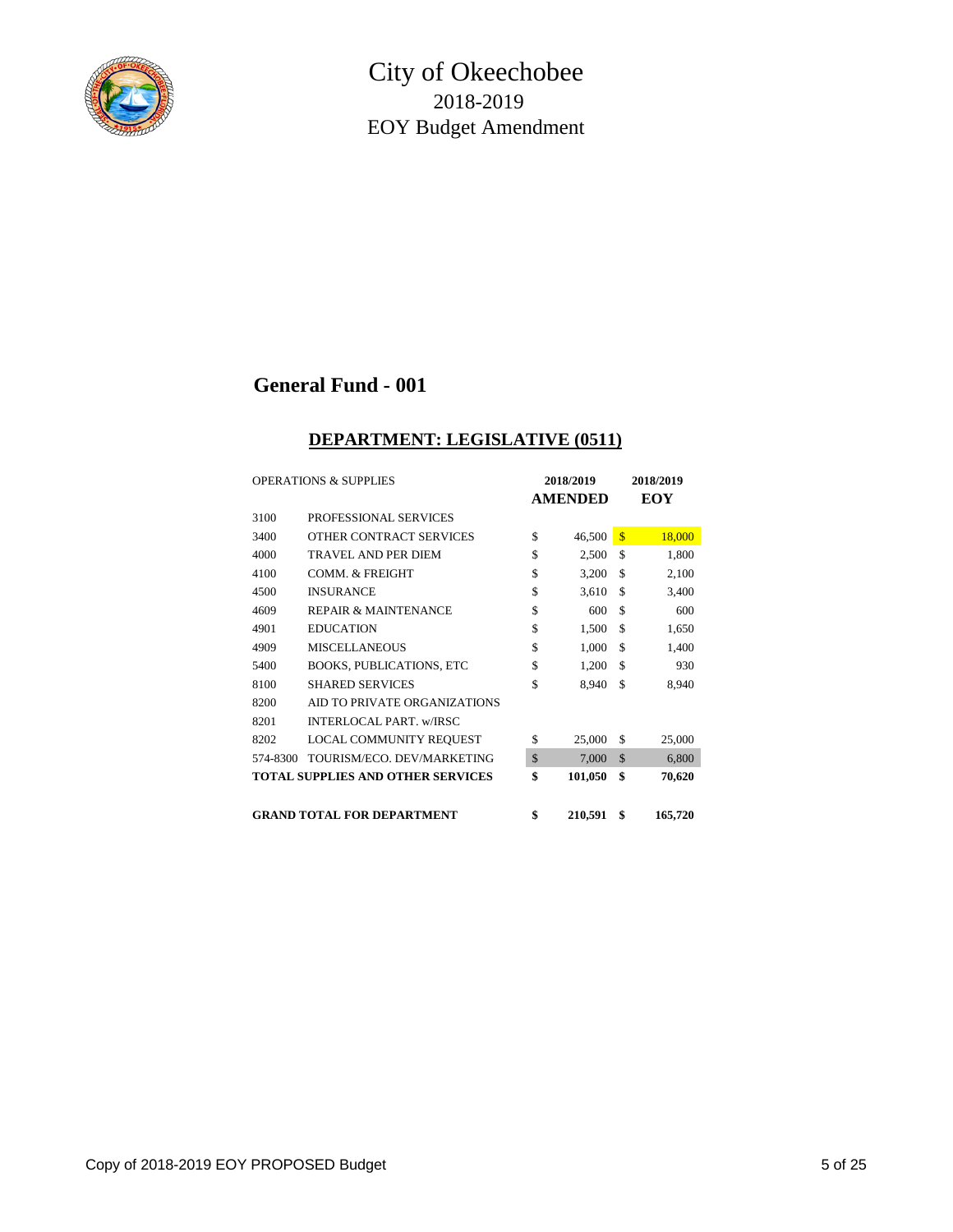

#### **DEPARTMENT: EXECUTIVE (0512)**

|      | PERSONNEL COST:               | 2018/2019<br><b>AMENDED</b> |               | 2018/2019<br>EOY |
|------|-------------------------------|-----------------------------|---------------|------------------|
| 1100 | <b>EXECUTIVE SALARIES</b>     | \$<br>92,300                | S             | 92,300           |
| 1200 | REGULAR SALARIES              | \$<br>46,500                | S             | 46,500           |
| 1510 | LONGEVITY/SERVICE INCENTIVE   |                             |               |                  |
| 2100 | <b>FICA</b>                   | \$<br>10,800                | <sup>\$</sup> | 10,800           |
| 2200 | <b>RETIREMENT</b>             | \$<br>14.500                | S             | 14,900           |
| 2300 | LIFE AND HEALTH INSURANCE     | \$<br>21,890                | \$            | 21,800           |
| 2400 | WORKERS COMPENSATION          | \$<br>855                   | S             | 790              |
|      | <b>TOTAL PERSONNEL COSTS:</b> | \$<br>186,845               | \$            | 187,090          |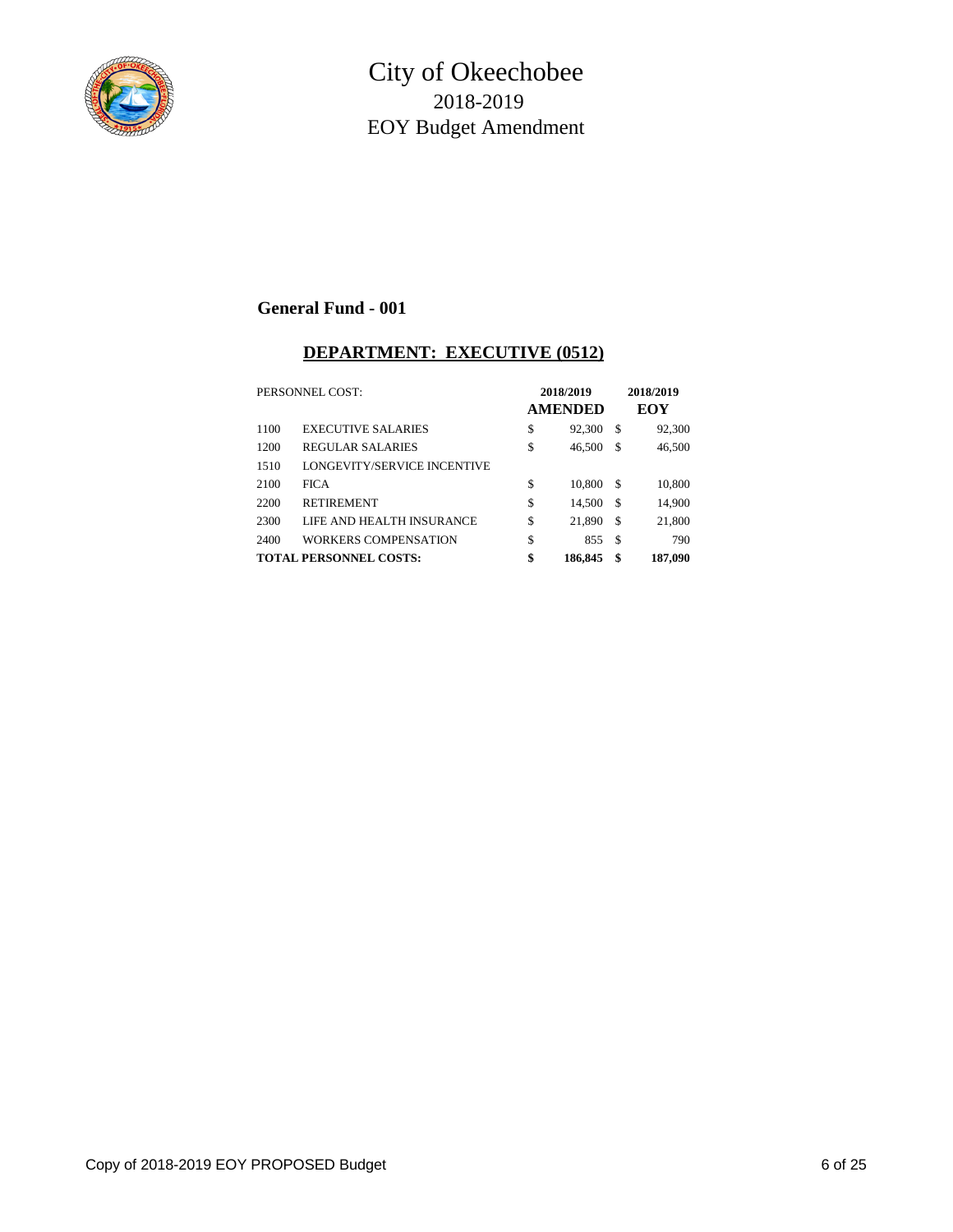

## **DEPARTMENT: EXECUTIVE (0512)**

|      | <b>SUPPLIES &amp; OTHER SERVICES</b>     | 2018/2019      | 2018/2019     |
|------|------------------------------------------|----------------|---------------|
|      |                                          | <b>AMENDED</b> | EOY           |
| 4000 | TRAVEL AND PER DIEM                      | 8400           | 4100          |
| 4100 | COMM. & FREIGHT                          | 3900           | 3400          |
| 4400 | <b>RENTALS &amp; LEASES</b>              | 4100           | 3170          |
| 4500 | <b>INSURANCE</b>                         | 4135           | 3900          |
| 4600 | <b>R&amp;M VEHICLES</b>                  | 1550           | $\Omega$      |
| 4609 | <b>R&amp;M EQUIPMENT</b>                 | 1400           | 1700          |
| 4901 | <b>EDUCATION</b>                         | 2860           | 2200          |
| 4909 | <b>MISCELLANEOUS</b>                     | 500            | 470           |
| 5100 | <b>OFFICE SUPPLIES</b>                   | 800            | 620           |
| 5200 | <b>OPERATING SUPPLY</b>                  | 2200           | 800           |
| 5201 | <b>FUEL AND OIL</b>                      | 3800           | 1725          |
| 5400 | <b>BOOKS, PUBLICATIONS, ETC</b>          | 1750           | 1300          |
| 6400 | EQUIPMENT (\$750 OR MORE)                |                |               |
|      | <b>TOTAL SUPPLIES AND OTHER SERVICES</b> | \$<br>35,395   | \$<br>23,385  |
|      | <b>GRAND TOTAL FOR DEPARTMENT</b>        | \$<br>222,240  | \$<br>210,475 |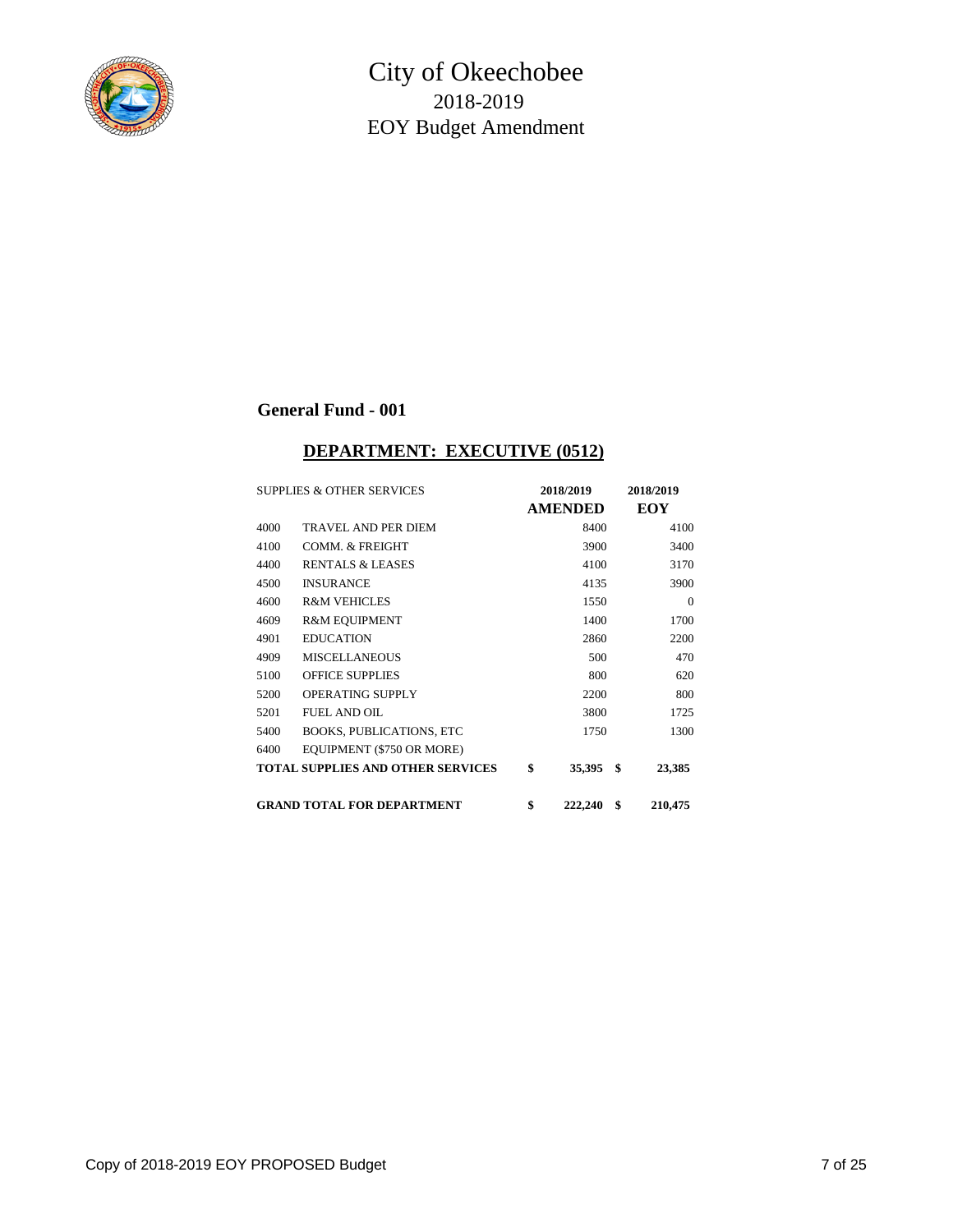

#### **DEPARTMENT: CLERK OFFICE (2512)**

|      | PERSONNEL COST:                    | 2018/2019<br><b>AMENDED</b> |    | 2018/2019<br>EOY |
|------|------------------------------------|-----------------------------|----|------------------|
| 1100 | <b>EXECUTIVE SALARIES</b>          | \$<br>66.813                | S  | 66,813           |
| 1200 | <b>REGULAR SALARIES</b>            | \$<br>35,100                | \$ | 35,100           |
| 1300 | <b>OTHER SALARIES</b>              | \$<br>17,520                | \$ | 12,000           |
| 1510 | <b>LONGEVITY/SERVICE INCENTIVE</b> | \$<br>750                   | \$ | 750              |
| 2100 | <b>FICA</b>                        | \$<br>9,360                 | \$ | 8.600            |
| 2200 | <b>RETIREMENT</b>                  | \$<br>10.800                | S  | 10,600           |
| 2300 | LIFE AND HEALTH INSURANCE          | \$<br>21,250                | \$ | 21,400           |
| 2400 | WORKERS COMPENSATION               | \$<br>736                   | \$ | 650              |
|      | <b>TOTAL PERSONNEL COSTS:</b>      | \$<br>162,329               | \$ | 155,913          |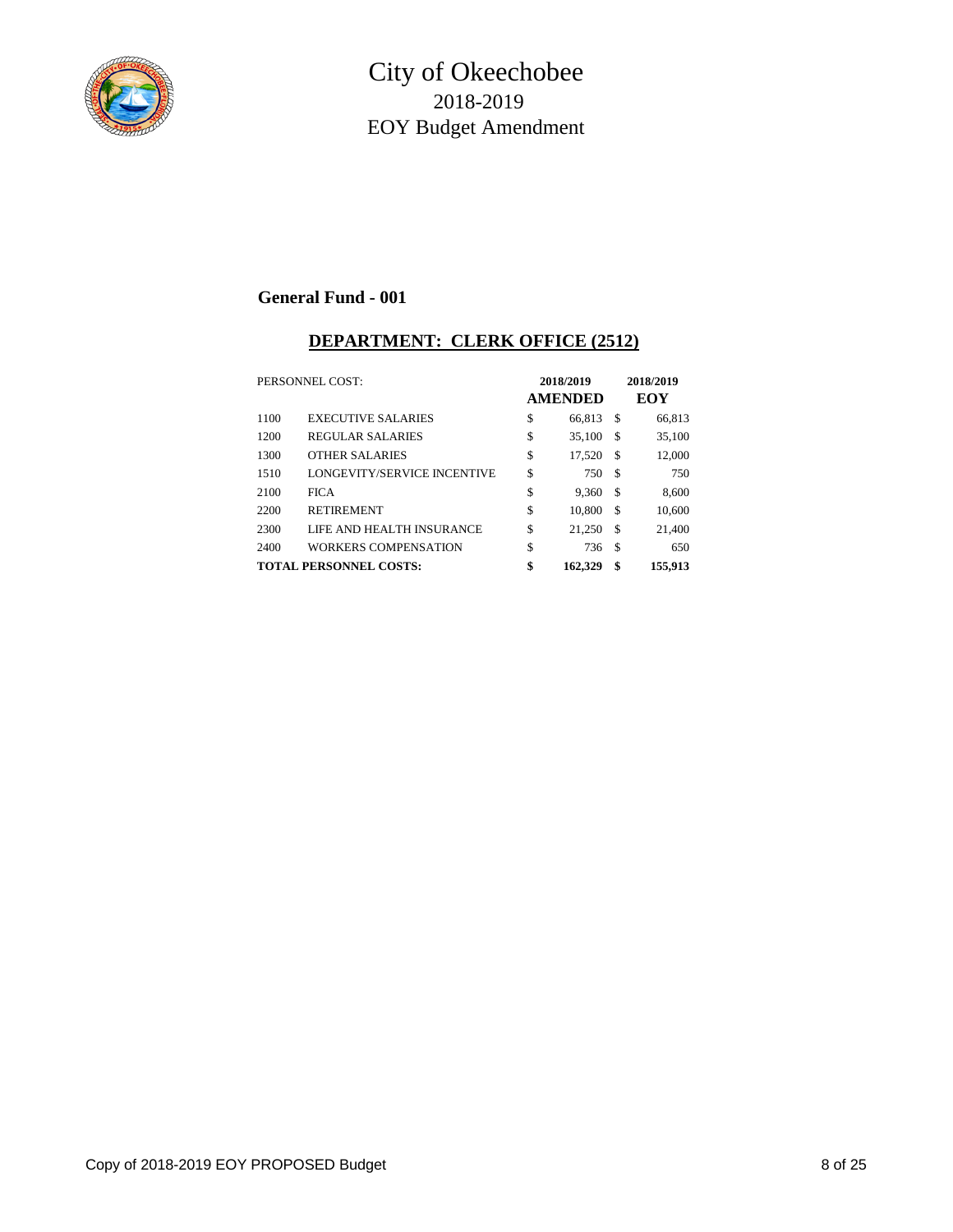

#### **DEPARTMENT: CLERK OFFICE (2512)**

| <b>SUPPLIES &amp; OTHER SERVICES</b> |                                          | 2018/2019 |                | 2018/2019 |         |
|--------------------------------------|------------------------------------------|-----------|----------------|-----------|---------|
|                                      |                                          |           | <b>AMENDED</b> |           | EOY     |
| 3103                                 | <b>MUNICIPAL CODE</b>                    | \$        | 4,500          | \$        | 4,000   |
| 3400                                 | OTHER CONTRACTUAL SERVICES               | \$        | 18,800         | \$        | 17,900  |
| 4000                                 | <b>TRAVEL AND PER DIEM</b>               | \$        | 4,550          | £.        | 2,400   |
| 4100                                 | <b>COMM. &amp; FREIGHT</b>               | \$        | 2,160          | \$        | 2,170   |
| 4500                                 | <b>INSURANCE</b>                         | \$        | 5,640          | \$        | 5,300   |
| 4609                                 | <b>R&amp;M EQUIPMENT</b>                 | \$        | 10,225         | \$        | 8,200   |
| 4900                                 | <b>ADVERTISING/OTHER CHARGES</b>         | \$        | 18,000         | \$        | 16,500  |
| 4901                                 | <b>EDUCATION</b>                         | \$        | 2,100          | \$        | 2,100   |
| 4909                                 | MISCELLANEOUS/ELECTION                   | \$        | 5,200          | \$        | 5,200   |
| 5100                                 | <b>OFFICE SUPPLIES</b>                   | \$        | 3,480          | \$        | 3,100   |
| 5400                                 | <b>BOOKS, PUBLICATIONS, ETC</b>          | \$        | 2,400          | \$        | 2,400   |
| 6400                                 | EQUIPMENT (\$750 OR MORE)                | \$        |                | \$        |         |
|                                      | <b>TOTAL SUPPLIES AND OTHER SERVICES</b> | \$        | 77,055         | \$        | 69,270  |
|                                      | <b>GRAND TOTAL FOR DEPARTMENT</b>        | \$        | 239.384        | \$.       | 225,183 |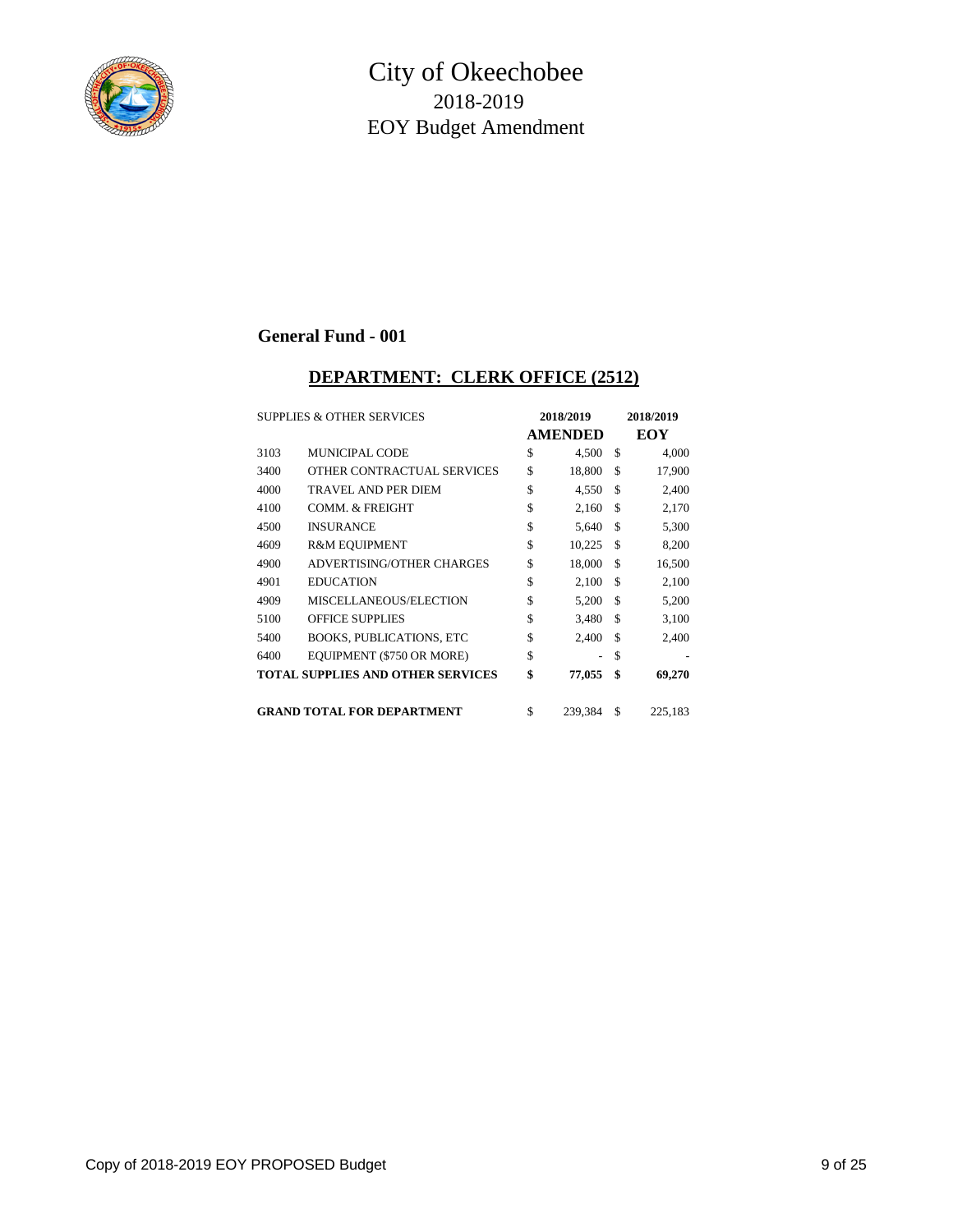

#### **DEPARTMENT: LEGAL SERVICES (0514)**

| <b>SUPPLIES &amp; OTHER SERVICES</b> |                                          | 2018/2019 |                | 2018/2019 |        |
|--------------------------------------|------------------------------------------|-----------|----------------|-----------|--------|
|                                      |                                          |           | <b>AMENDED</b> |           | EOY    |
| 1510                                 | <b>LONGEVITY</b>                         |           |                |           |        |
| 2300                                 | <b>HEALTH INSURANCE</b>                  | \$        | 9,590          | \$        | 10,070 |
| 3100                                 | PROFESSIONAL SERVICES                    | \$        | 52,020         | \$        | 58,600 |
| 3300                                 | <b>LEGAL COST</b>                        | \$        | 50,500         | \$        | 8,500  |
| 4000                                 | TRAVEL AND PER DIEM                      | \$        | 1,000          | \$        | 600    |
| 4100                                 | <b>COMM. AND FREIGHT SERVICES</b>        | \$        | 800            | \$        | 600    |
| 4609                                 | <b>R&amp;M EQUIPMENT</b>                 | \$        | 800            | \$        | 400    |
| 4901                                 | <b>EDUCATION</b>                         | \$        | 750            | \$        | 350    |
| 5100                                 | <b>OFFICE SUPPLIES</b>                   | \$        | 300            | \$.       |        |
| 5400                                 | <b>MEMBERSHIP &amp; SUBSCRIPTIONS</b>    | \$        | 500            | \$        | 250    |
|                                      | <b>TOTAL SUPPLIES AND OTHER SERVICES</b> | \$        | 116,260        | \$        | 79,370 |
|                                      | <b>GRAND TOTAL FOR DEPARTMENT</b>        | \$        | 116,260        | \$        | 79.370 |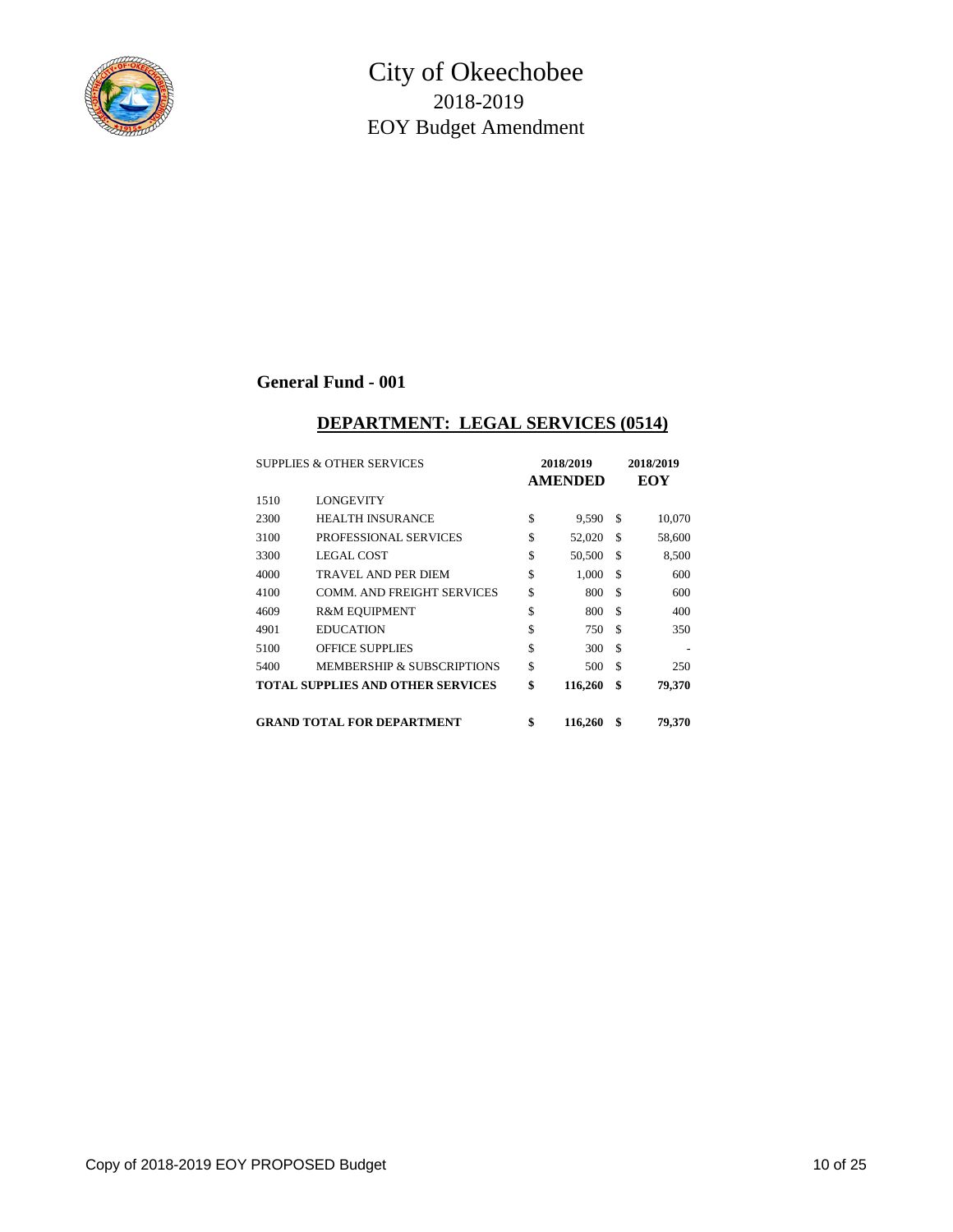

## **DEPARTMENT: FINANCE DEPARTMENT (05**

| PERSONNEL COST: |                               | 2018/2019<br><b>AMENDED</b> |    | 2018/2019<br>EOY |
|-----------------|-------------------------------|-----------------------------|----|------------------|
| 1100            | <b>EXECUTIVE SALARIES</b>     | \$<br>63,360                | S  | 63,360           |
| 1200            | <b>REGULAR SALARIES</b>       | \$<br>76,535                | \$ | 76,535           |
| 1201            | <b>OTHER SALARY</b>           |                             |    |                  |
| 1510            | LONGEVITY/SERVICE INCENTIVE   |                             |    |                  |
| 2100            | <b>FICA</b>                   | \$<br>10,800                | \$ | 9,800            |
| 2200            | <b>RETIREMENT</b>             | \$<br>14.650                | \$ | 14,650           |
| 2300            | LIFE AND HEALTH INSURANCE     | \$<br>34.300                | \$ | 34.100           |
| 2400            | WORKERS COMPENSATION          | \$<br>881                   | \$ | 800              |
| 2500            | <b>UNEMPLOYMENT TAXES</b>     |                             |    |                  |
|                 | <b>TOTAL PERSONNEL COSTS:</b> | \$<br>200.526               | \$ | 199,245          |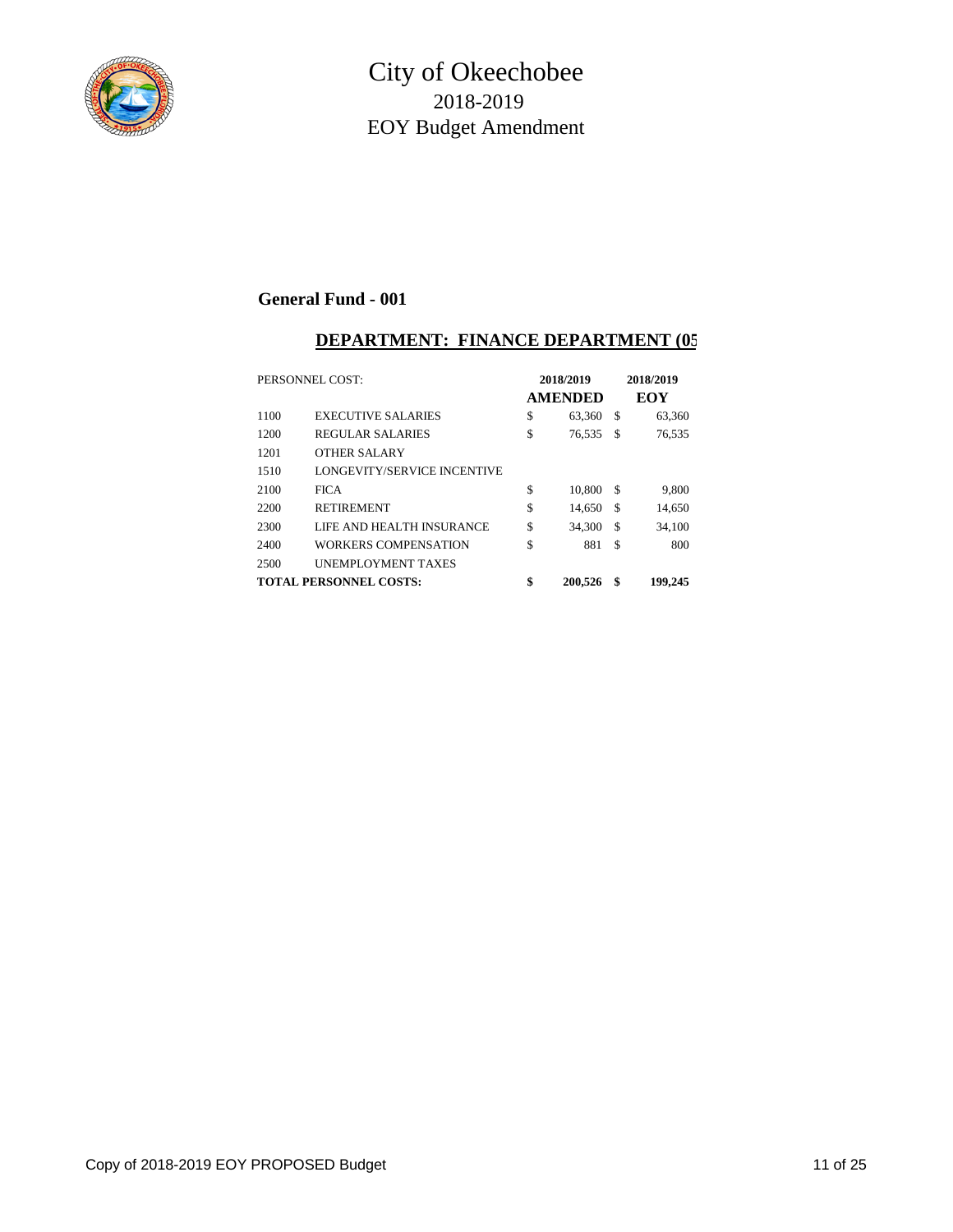

#### **DEPARTMENT: FINANCE DEPARTMENT (0513)**

|                    |                                          | 2018/2019 |                | 2018/2019 |         |
|--------------------|------------------------------------------|-----------|----------------|-----------|---------|
|                    |                                          |           | <b>AMENDED</b> |           | EOY     |
| 3200               | <b>ACCOUNTING &amp; AUDIT</b>            | \$        | 41,500         | S         | 31,300  |
| 3400               | OTHER CONTRACTUAL SERVICES               | \$        | 42,500         | \$        | 21,500  |
| 4000               | TRAVEL AND PER DIEM                      | \$        | 1,750          | \$        | 1,300   |
| 4100               | COMM. & FREIGHT                          | \$        | 2,920          | \$.       | 2,400   |
| 4500               | <b>INSURANCE</b>                         | \$        | 7,095          | S         | 6,900   |
| 4609               | <b>R&amp;M EQUIPMENT</b>                 | \$        | 14,250         | \$        | 12,200  |
| 4901               | <b>EDUCATION</b>                         | \$        | 700            | \$        | 400     |
| 4909               | <b>MISCELLANEOUS</b>                     | \$        | 2,500          | S         | 500     |
| 5100               | <b>OFFICE SUPPLIES</b>                   | \$        | 1,200          | \$.       | 1,100   |
| 5200               | <b>OPERATING SUPPLY</b>                  | \$        | 15,650         | \$.       | 12,500  |
| 5400               | <b>BOOKS, PUBLICATIONS, ETC</b>          | \$        | 750            | \$        | 50      |
| 6400               | EQUIPMENT (\$750 OR MORE)                |           |                |           |         |
|                    | <b>TOTAL SUPPLIES AND OTHER SERVICES</b> | \$        | 130,815        | \$        | 90,150  |
| <b>TOTAL COST:</b> |                                          | \$        | 331,341        | \$        | 289,395 |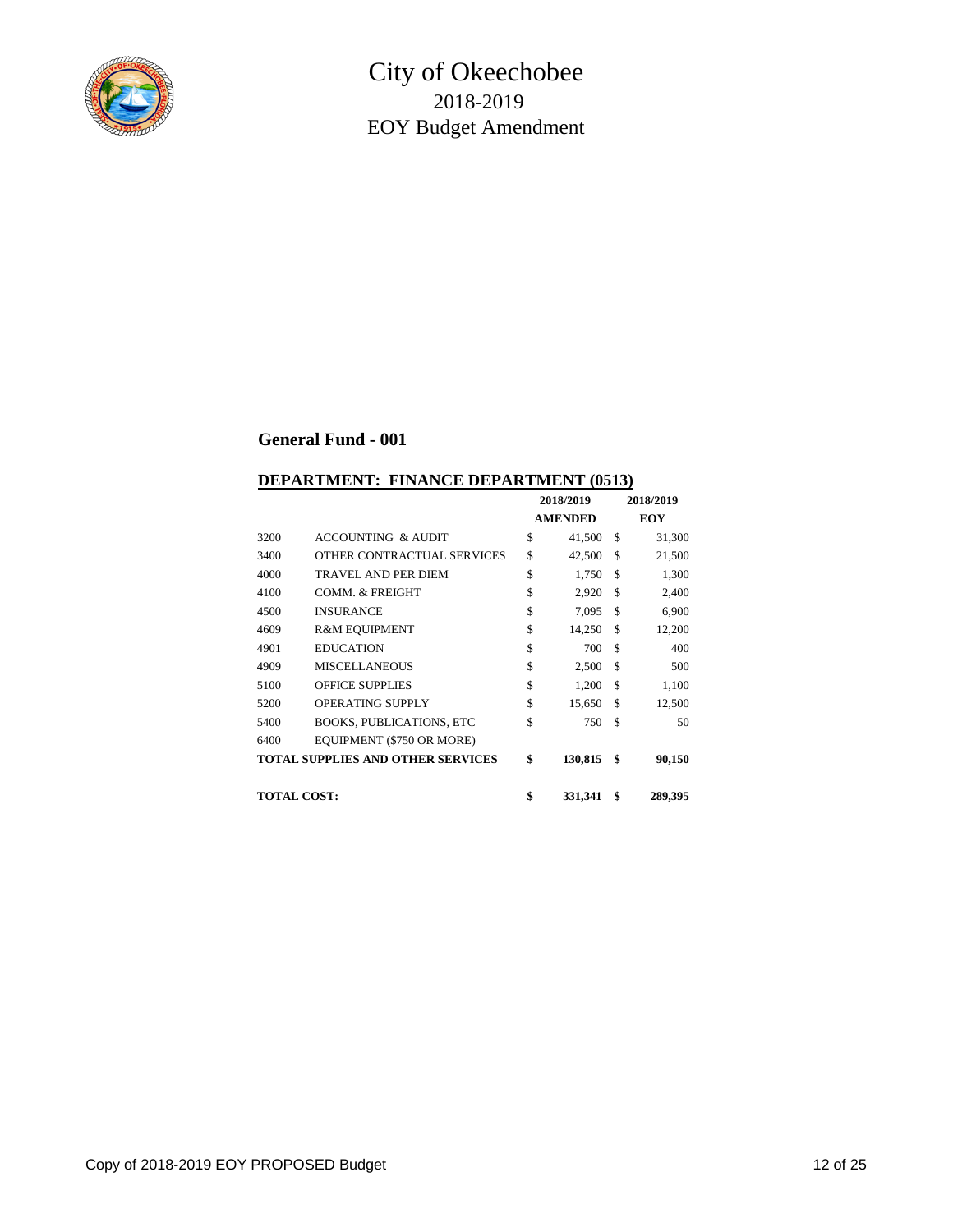

#### **DEPARTMENT: GENERAL SERVICES (0519)**

| PERSONNEL COST: |                                    | 2018/2019<br><b>AMENDED</b> |         |     | 2018/2019<br>EOY |  |  |
|-----------------|------------------------------------|-----------------------------|---------|-----|------------------|--|--|
| 1200            | REGULAR SALARIES                   | \$                          | 73,820  | \$  | 73,820           |  |  |
| 1300            | OTHER SALARY                       |                             |         |     |                  |  |  |
| 1400            | <b>OVERTIME</b>                    |                             |         |     |                  |  |  |
| 1510            | <b>LONGEVITY/SERVICE INCENTIVE</b> |                             |         |     |                  |  |  |
| 2100            | <b>FICA</b>                        | \$                          | 5,660   | S   | 5,700            |  |  |
| 2200            | <b>RETIREMENT</b>                  | \$                          | 7.710   | S   | 7.760            |  |  |
| 2300            | LIFE AND HEALTH INSURANCE          | S                           | 21,250  | \$  | 21,250           |  |  |
| 2400            | WORKERS COMPENSATION               | \$                          | 695     | \$. | 580              |  |  |
|                 | <b>TOTAL PERSONNEL COSTS:</b>      | \$                          | 109,135 | \$  | 109,110          |  |  |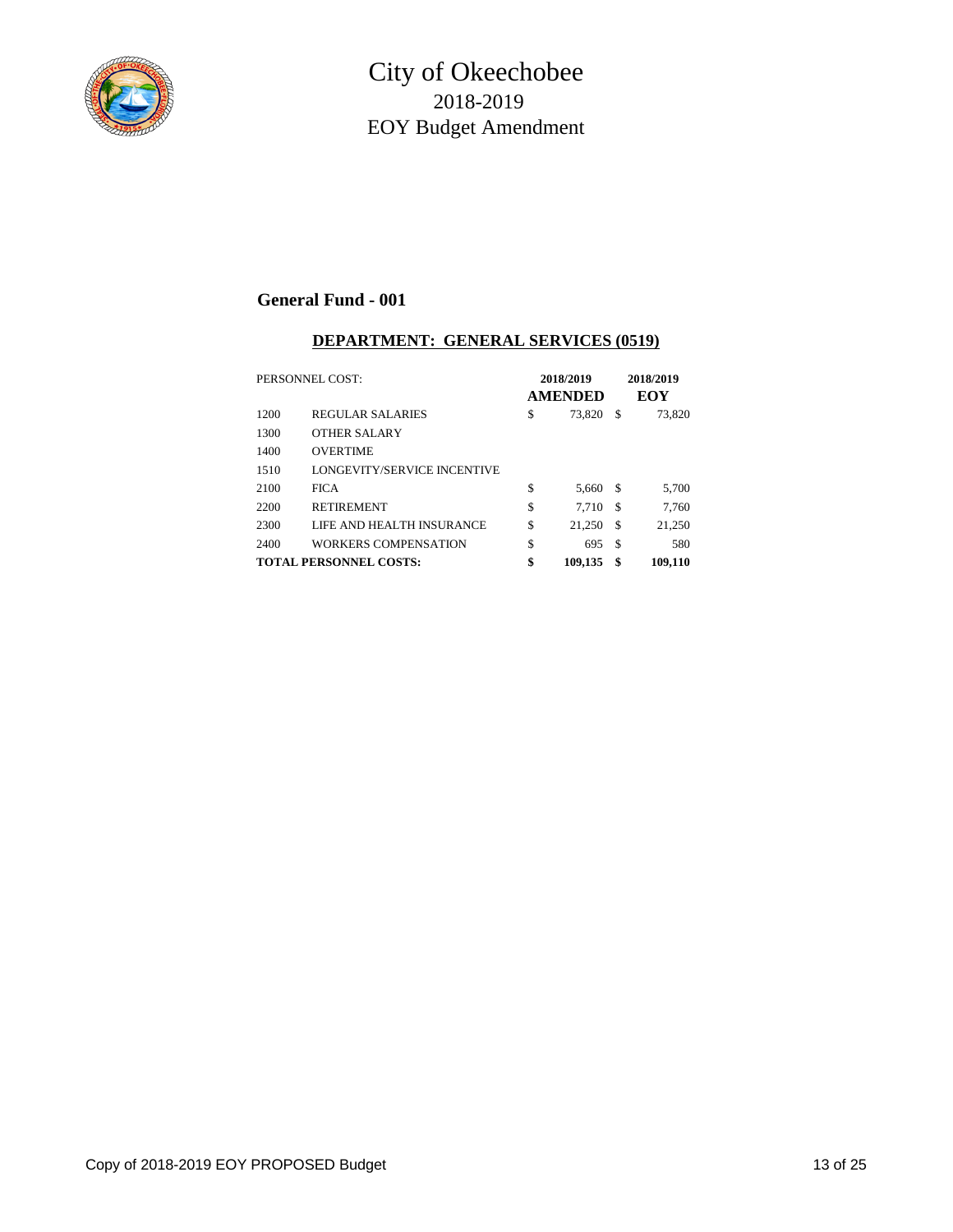

#### **DEPARTMENT: GENERAL SERVICES (0519)**

|      | <b>SUPPLIES &amp; OTHER SERVICES</b><br>2018/2019 |    | 2018/2019      |    |            |
|------|---------------------------------------------------|----|----------------|----|------------|
|      |                                                   |    | <b>AMENDED</b> |    | <b>EOY</b> |
| 3100 | PROFESSIONAL SERVICES                             | \$ | 124,050        | \$ | 115,200    |
| 3400 | OTHER CONTRACTUAL SERVICES                        | \$ | 88,360         | \$ | 106,300    |
| 4000 | <b>TRAVEL AND PER DIEM</b>                        | \$ | 4.960          | \$ | 1,900      |
| 4100 | <b>COMM. &amp; FREIGHT</b>                        | \$ | 3,452          | \$ | 2,600      |
| 4300 | <b>UTILITIES</b>                                  | \$ | 9,100          | \$ | 7,800      |
| 4400 | <b>RENTALS AND LEASES</b>                         | \$ | 3,687          | \$ | 3,510      |
| 4500 | <b>INSURANCE</b>                                  | \$ | 20,310         | \$ | 19,500     |
| 4600 | <b>R&amp;M VEHICLES</b>                           |    |                |    |            |
| 4609 | R&M BUILDING & EQUIPMENT                          | \$ | 12,630         | \$ | 10,500     |
| 4901 | <b>EDUCATION</b>                                  | \$ | 700            | \$ |            |
| 4909 | <b>MISCELLANEOUS</b>                              | \$ | 500            | \$ | 500        |
| 5100 | <b>OFFICE SUPPLIES</b>                            | \$ | 2,900          | \$ | 1,950      |
| 5200 | <b>OPERATING SUPPLY</b>                           | \$ | 1,500          | \$ | 1,300      |
| 5201 | <b>FUEL AND OIL</b>                               |    |                |    |            |
| 5204 | <b>POSTAGE &amp; SUPPLIES</b>                     | \$ | 3,000          | \$ | 3,000      |
| 5400 | <b>BOOKS, PUBLICATIONS, ETC</b>                   | \$ | 200            | \$ |            |
| 6400 | EQUIPMENT (\$750 OR MORE)                         |    |                |    |            |
|      | <b>TOTAL SUPPLIES AND OTHER SERVICES</b>          | \$ | 275,349        | \$ | 274,060    |
|      | <b>GRAND TOTAL FOR DEPARTMENT</b>                 | \$ | 384,484        | \$ | 383,170    |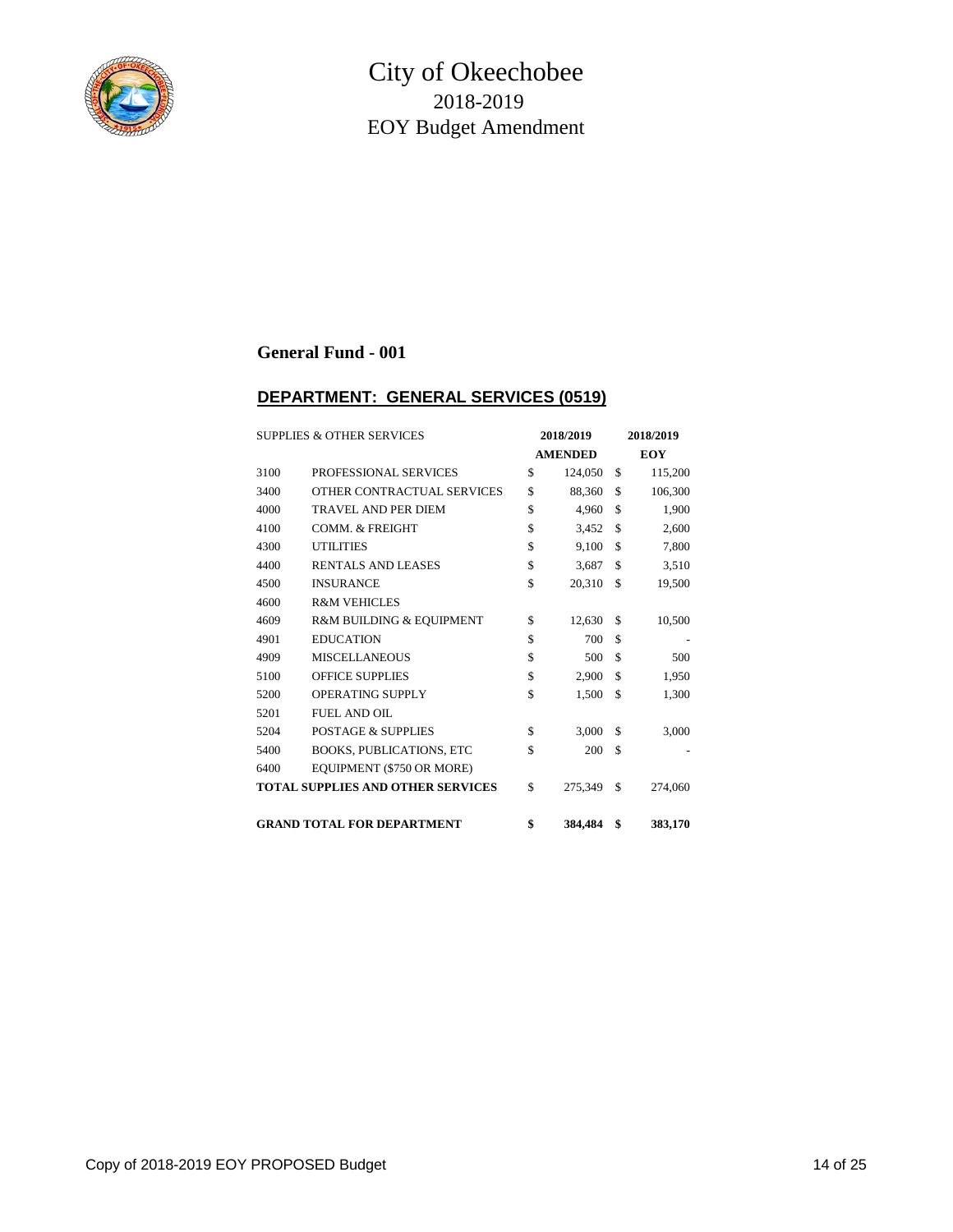

#### **DEPARTMENT: POLICE DEPARTMENT (0521)**

| PERSONNEL COST:               |                                    | 2018/2019<br><b>AMENDED</b> |           |    | 2018/2019<br>EOY |
|-------------------------------|------------------------------------|-----------------------------|-----------|----|------------------|
| 1100                          | <b>EXECUTIVE SALARIES</b>          | \$                          | 75,120    | \$ | 75,120           |
| 1200                          | <b>REGULAR SALARIES</b>            | \$                          | 1,153,596 | \$ | 1,106,900        |
| 1201                          | <b>HOLIDAY PAY</b>                 |                             |           |    |                  |
| 1202                          | <b>OFFICERS HOLIDAY PAY</b>        | \$                          | 30,764    | \$ | 22,000           |
| 1300                          | <b>OTHER SALARY</b>                | \$                          | 56,375    | \$ | 54,800           |
| 1400                          | <b>OVERTIME</b>                    | \$                          | 5,100     | \$ | 3,400            |
| 1403                          | <b>OFFICERS OVERTIME PAY</b>       | \$                          | 83,113    | \$ | 89,300           |
| 1501                          | <b>AUXILIARY PAY</b>               | \$                          | 1,200     | \$ | 1,200            |
| 1510                          | <b>LONGEVITY/SERVICE INCENTIVE</b> | \$                          | 750       | \$ | 750              |
| 1520                          | OFFICERS LONGEVITY/SERVICE         |                             |           |    |                  |
| 1540                          | <b>CAREER EDUCATION</b>            | \$                          | 14,250    | S  | 12,900           |
| 2100                          | <b>FICA</b>                        | \$                          | 107,160   | S  | 105,500          |
| 2200                          | <b>RETIREMENT</b>                  | \$                          | 266,925   | \$ | 229,000          |
| 2300                          | LIFE AND HEALTH INSURANCE          | \$                          | 313,156   | \$ | 307,000          |
| 2400                          | WORKERS COMPENSATION               | \$                          | 53,920    | \$ | 49,800           |
| 2500                          | UNEMPLOYMENT COMP.                 |                             |           |    |                  |
| <b>TOTAL PERSONNEL COSTS:</b> |                                    | \$                          | 2,161,429 | \$ | 2,057,670        |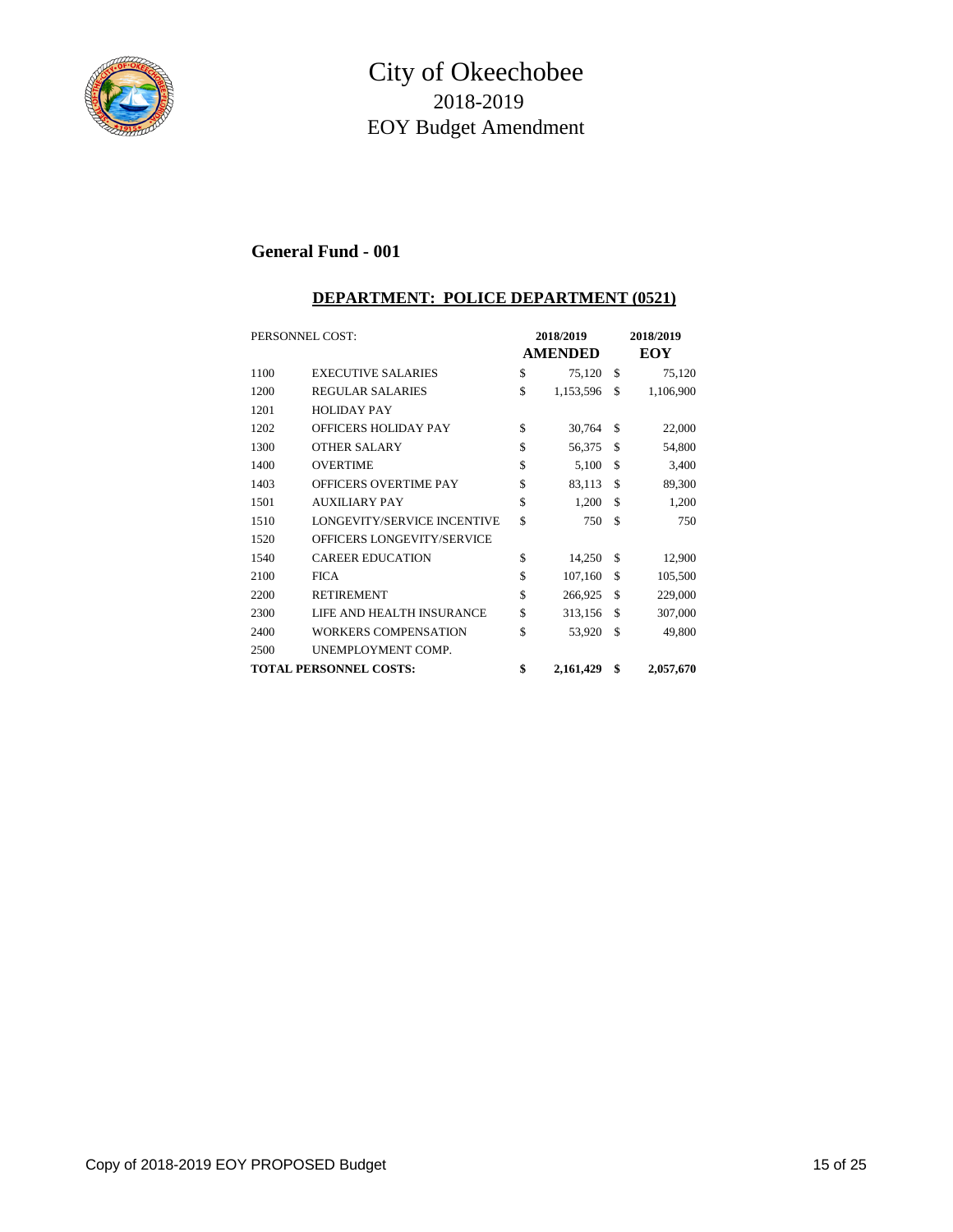

## City of Okeechobee 2018-2019 EOY Budget Amendment

## **General Fund - 001**

#### **DEPARTMENT: POLICE DEPARTMENT**

| <b>SUPPLIES &amp; OTHER SERVICES</b> |                                          | 2018/2019       | 2018/2019    |           |  |
|--------------------------------------|------------------------------------------|-----------------|--------------|-----------|--|
|                                      |                                          | <b>AMENDED</b>  | EOY          |           |  |
| 3100                                 | PROFESSIONAL SERVICES                    | \$<br>35,700    | \$           | 37,200    |  |
| 3400                                 | OTHER CONTRACTURAL SERVICES              | \$<br>35,258    | \$           | 10,800    |  |
| 4000                                 | <b>TRAVEL AND PER DIEM</b>               | \$<br>7,950     | \$           | 6,400     |  |
| 4100                                 | <b>COMM. &amp; FREIGHT</b>               | \$<br>35,190    | \$           | 38,800    |  |
| 4300                                 | <b>UTILITIES</b>                         | \$<br>16,275    | $\mathbb{S}$ | 14,000    |  |
| 4400                                 | <b>RENTALS AND LEASES</b>                | \$<br>5,420     | \$           | 3,900     |  |
| 4500                                 | <b>INSURANCE</b>                         | \$<br>55,365    | \$           | 53,600    |  |
| 4600                                 | <b>R&amp;M VEHICLES</b>                  | \$<br>16,062    | \$           | 8,900     |  |
| 4609                                 | <b>R&amp;M EQUIPMENT</b>                 | \$<br>27,562    | \$           | 20,500    |  |
| 4700                                 | <b>PRINTING</b>                          | \$<br>2,000     | \$           | 2,600     |  |
| 4901                                 | <b>EDUCATION-RESTRICTED</b>              | \$<br>5,925     | \$           | 5,300     |  |
| 4902                                 | <b>EDUCATION - NON-RESTRICTED</b>        | \$<br>4,500     | \$           | 2,800     |  |
| 4903                                 | <b>CODE ENFORCEMENT</b>                  | \$<br>5,000     | \$           | 5,900     |  |
| 4909                                 | <b>MISCELLANEOUS</b>                     | \$<br>1,500     | \$           | 500       |  |
| 5100                                 | <b>OFFICE SUPPLIES</b>                   | \$<br>5,000     | \$           | 2,000     |  |
| 5101                                 | <b>DETECTIVE SUPPLIES</b>                | \$<br>3,000     | \$           | 1,600     |  |
| 5102                                 | <b>INVESTIGATION FEES</b>                | \$<br>1,800     | \$           | 900       |  |
| 5200                                 | <b>OPERATING SUPPLY</b>                  | \$<br>17,600    | \$           | 10,900    |  |
| 5201                                 | <b>FUEL AND OIL</b>                      | \$<br>79,083    | \$           | 56,000    |  |
| 5202                                 | OPERATING SUPPLIES (TIRES)               | \$<br>9,500     | \$           | 6,300     |  |
| 5203                                 | <b>UNIFORMS/PATCHES</b>                  | \$<br>19,850    | \$           | 26,300    |  |
| 5400                                 | <b>BOOKS, PUBLICATIONS, ETC</b>          | \$<br>2,500     | \$           | 1,200     |  |
| 6400                                 | EQUIPMENT (\$750 OR MORE)                |                 |              |           |  |
| 8300                                 | <b>PUBLIC SERVICE GRANT</b>              |                 |              |           |  |
| 8301                                 | FDOT -Traffic Safety Grant               |                 |              |           |  |
|                                      | <b>TOTAL SUPPLIES AND OTHER SERVICES</b> | \$<br>392,040   | \$           | 316,400   |  |
|                                      |                                          |                 |              |           |  |
|                                      | <b>GRAND TOTAL FOR DEPARTMENT</b>        | \$<br>2,553,469 | \$           | 2,374,070 |  |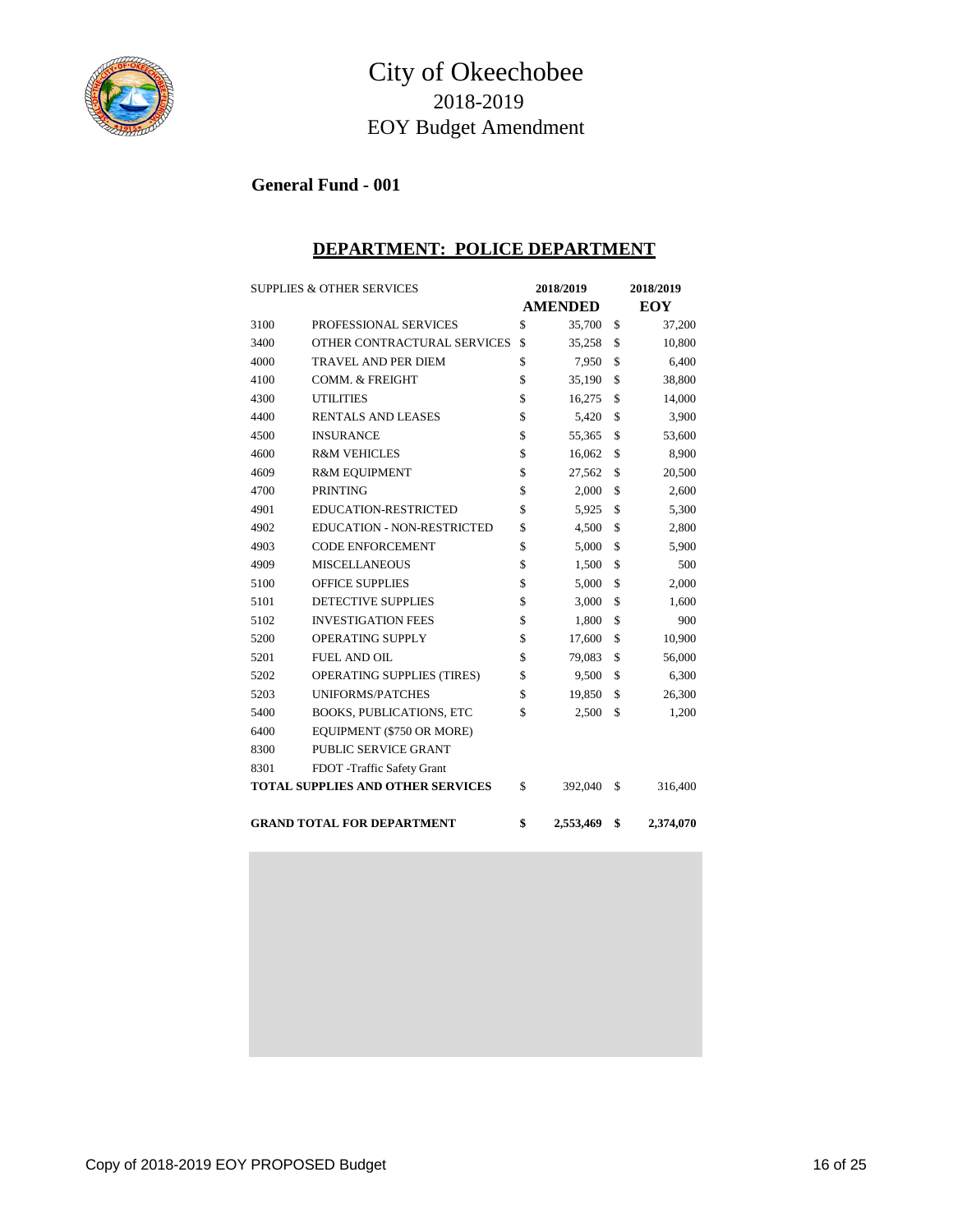

## City of Okeechobee 2018-2019 EOY Budget Amendment

#### **General Fund - 001**

#### **DEPARTMENT: FIRE DEPARTMENT (0522)**

| PERSONNEL COST: |                                       | 2018/2019 |                |    | 2018/2019   |  |  |
|-----------------|---------------------------------------|-----------|----------------|----|-------------|--|--|
|                 |                                       |           | <b>AMENDED</b> |    | EOY         |  |  |
| 1100            | <b>EXECUTIVE SALARIES</b>             | \$        | 76,600         | \$ | 76,600      |  |  |
| 1200            | <b>REGULAR SALARIES</b>               | \$        | 720,100        | \$ | 702,000     |  |  |
| 1201            | <b>HOLIDAY PAY</b>                    | \$        | 26,286         | \$ | 18,000      |  |  |
| 1202            | Acting Lieut/Planner                  | \$        |                | \$ | 600         |  |  |
| 1300            | <b>OTHER SALARY</b>                   | \$        | 12,425         | \$ | 13,000      |  |  |
| 1400            | <b>OVERTIME</b>                       | \$        | 40,500         | \$ | 40,800      |  |  |
| 1401            | <b>OVERTIME PAY/ANNUAL &amp; SICK</b> | \$        | 63,670         | \$ | 38,400      |  |  |
| 1402            | <b>DISPATCHER OVERTIME</b>            | \$        | 6,090          | \$ | 6,400       |  |  |
| 1501            | <b>VOLUNTEER PAY</b>                  | \$        | 14,000         | \$ | 13,800      |  |  |
| 1510            | LONGEVITY/SERVICE INCENTIVE           | \$        | 1,250          | \$ | 1,250       |  |  |
| 1540            | <b>CAREER EDUCATION</b>               | \$        | 2,400          | \$ | 1,200       |  |  |
| 2100            | <b>FICA</b>                           | \$        | 71,763         | \$ | 67,600      |  |  |
| 2200            | <b>RETIREMENT</b>                     | \$        | 182,100        | \$ | 163,500     |  |  |
| 2300            | LIFE AND HEALTH INSURANCE             | \$        | 144,500        | \$ | 144,500     |  |  |
| 2400            | <b>WORKERS COMPENSATION</b>           | \$        | 46,870         | \$ | 44,300      |  |  |
| 2500            | UNEMPLOYMENT COMPENSATION             |           |                |    |             |  |  |
|                 | <b>TOTAL PERSONNEL COSTS:</b>         |           | \$1,408,554    |    | \$1,331,950 |  |  |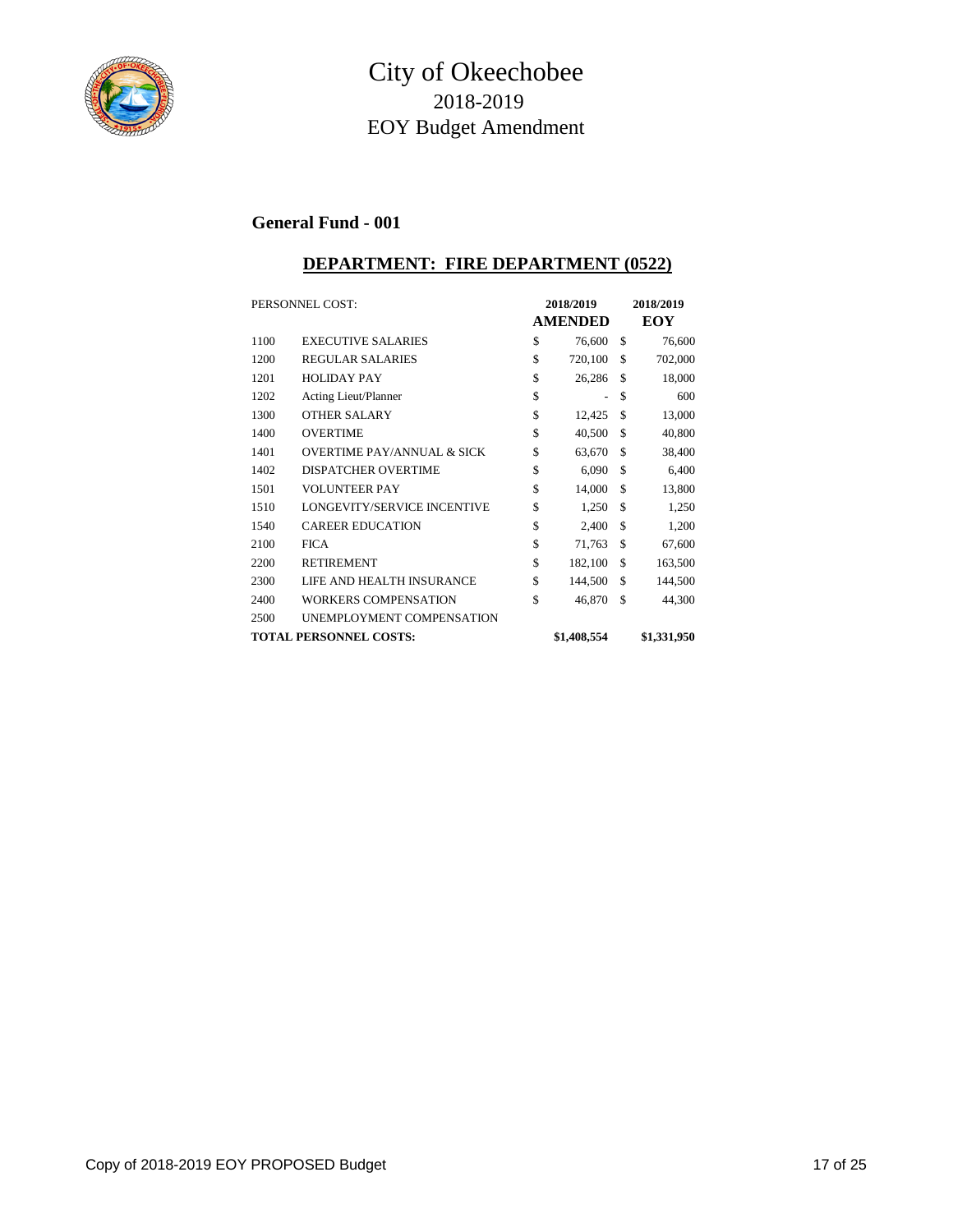

## **DEPARTMENT: FIRE DEPARTMENT (0522)**

|      | <b>SUPPLIES &amp; OTHER SERVICES</b><br>2018/2019 |    | 2018/2019      |            |           |  |
|------|---------------------------------------------------|----|----------------|------------|-----------|--|
|      |                                                   |    | <b>AMENDED</b> | <b>EOY</b> |           |  |
| 3100 | PROFESSIONAL SERVICES (MD)                        | \$ | 7,800          | \$         | 7,400     |  |
| 3102 | PROF SERV (PHYS FOR SCBA)                         | \$ | 3,500          | \$         | 1,750     |  |
| 3103 | WELLNESS PROGRAM (Gym)                            | \$ | 3,000          | \$         | 2,900     |  |
| 3400 | OTHER CONTRACTUAL SERVICES                        | \$ | 2,900          | \$         |           |  |
| 4000 | <b>TRAVEL AND PER DIEM</b>                        | \$ | 3,200          | \$         | 1,600     |  |
| 4100 | COMM. & FREIGHT                                   | \$ | 20,000         | \$         | 12,900    |  |
| 4300 | <b>UTILITIES</b>                                  | \$ | 13,000         | \$         | 11,000    |  |
| 4400 | <b>RENTALS AND LEASES</b>                         | \$ | 2,400          | \$         | 1,800     |  |
| 4500 | <b>INSURANCE</b>                                  | \$ | 33,865         | \$         | 33,800    |  |
| 4600 | <b>R&amp;M VEHICLES</b>                           | \$ | 33,160         | \$         | 19,500    |  |
| 4609 | R&M BUILDING & EQUIPMENT                          | \$ | 118,275        | \$         | 107,900   |  |
| 4700 | <b>PRINTING</b>                                   | \$ | 600            | \$         |           |  |
| 4901 | <b>EDUCATION</b>                                  | \$ | 11,000         | \$         | 2,570     |  |
| 4902 | PUBLIC EDUCATION & FIRE PREV.                     | \$ | 2,500          | \$         | 2,700     |  |
| 4903 | <b>CODE ENFORCEMENT</b>                           | \$ | 1,100          | \$         | 500       |  |
| 4905 | <b>TRAINING &amp; MATERIALS</b>                   | \$ | 3,500          | \$         | 2,100     |  |
| 4909 | <b>MISCELLANEOUS</b>                              | \$ | 400            | \$         | 200       |  |
| 5100 | <b>OFFICE SUPPLIES</b>                            | \$ | 3,000          | \$         | 2,300     |  |
| 5200 | OPERATING SUPPLY                                  | \$ | 13,000         | \$         | 12,800    |  |
| 5201 | <b>FUEL AND OIL</b>                               | \$ | 14,000         | \$         | 10,800    |  |
| 5202 | OPERATING SUPPLIES (TIRES)                        | \$ | 5,000          | \$         | 2,100     |  |
| 5203 | <b>UNIFORMS/PATCHES</b>                           | \$ | 8,000          | \$         | 6,800     |  |
| 5400 | <b>BOOKS, PUBLICATIONS, ETC</b>                   | \$ | 4,000          | \$         | 2,600     |  |
| 6400 | EQUIPMENT (\$750 OR MORE)                         | \$ |                | \$         |           |  |
|      | <b>TOTAL SUPPLIES AND OTHER SERVICES:</b>         | \$ | 307,200        | \$         | 246,020   |  |
|      |                                                   |    |                |            |           |  |
|      | <b>GRAND TOTAL FOR DEPARTMENT</b>                 | \$ | 1,715,754      | \$         | 1,577,970 |  |

PROPOSED CHANGES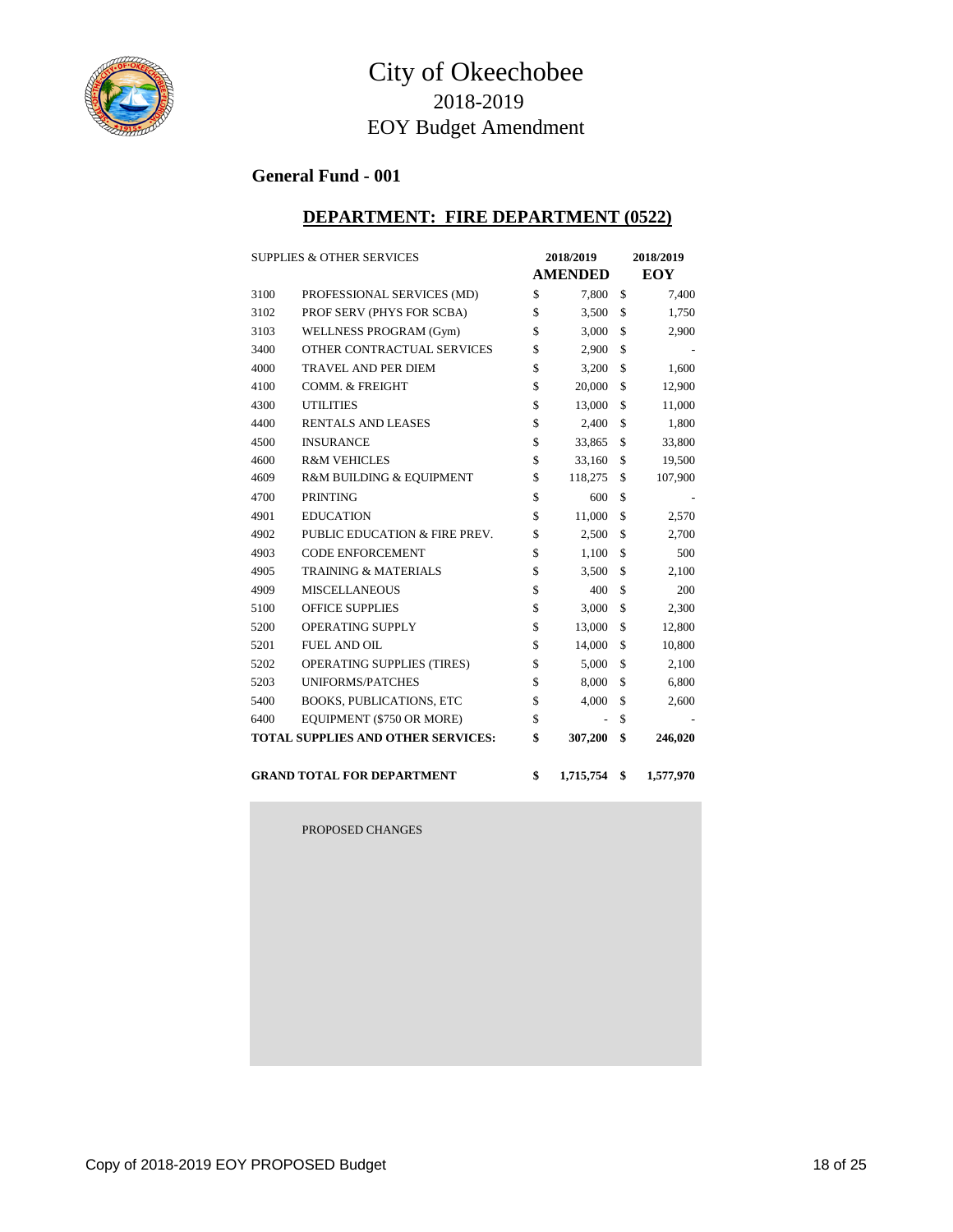

#### **DEPARTMENT: PUBLIC WORKS (0541)**

| PERSONNEL COST: |                               | 2018/2019<br><b>AMENDED</b> | 2018/2019<br>EOY |         |  |
|-----------------|-------------------------------|-----------------------------|------------------|---------|--|
| 1100            | <b>EXECUTIVE SALARIES</b>     | \$<br>91.650                | \$               | 91,650  |  |
| 1200            | <b>REGULAR SALARIES</b>       | \$<br>385,800               | \$               | 307,000 |  |
| 1300            | <b>OTHER SALARIES</b>         | \$<br>36,700                | \$               |         |  |
| 1400            | <b>OVERTIME</b>               | \$<br>4.000                 | \$               | 3,300   |  |
| 1510            | LONGEVITY/SERVICE INCENTIVE   |                             | \$               |         |  |
| 2100            | <b>FICA</b>                   | \$<br>37,800                | \$               | 30,300  |  |
| 2200            | <b>RETIREMENT</b>             | \$<br>49.900                | \$               | 40,700  |  |
| 2300            | LIFE AND HEALTH INSURANCE     | \$<br>99.400                | \$               | 99,400  |  |
| 2400            | WORKERS COMPENSATION          | \$<br>36,390                | \$               | 33,200  |  |
| 2500            | <b>UNEMPLOYMENT COST</b>      | \$<br>500                   | \$               |         |  |
|                 | <b>TOTAL PERSONNEL COSTS:</b> | \$<br>742,140               | \$               | 605,550 |  |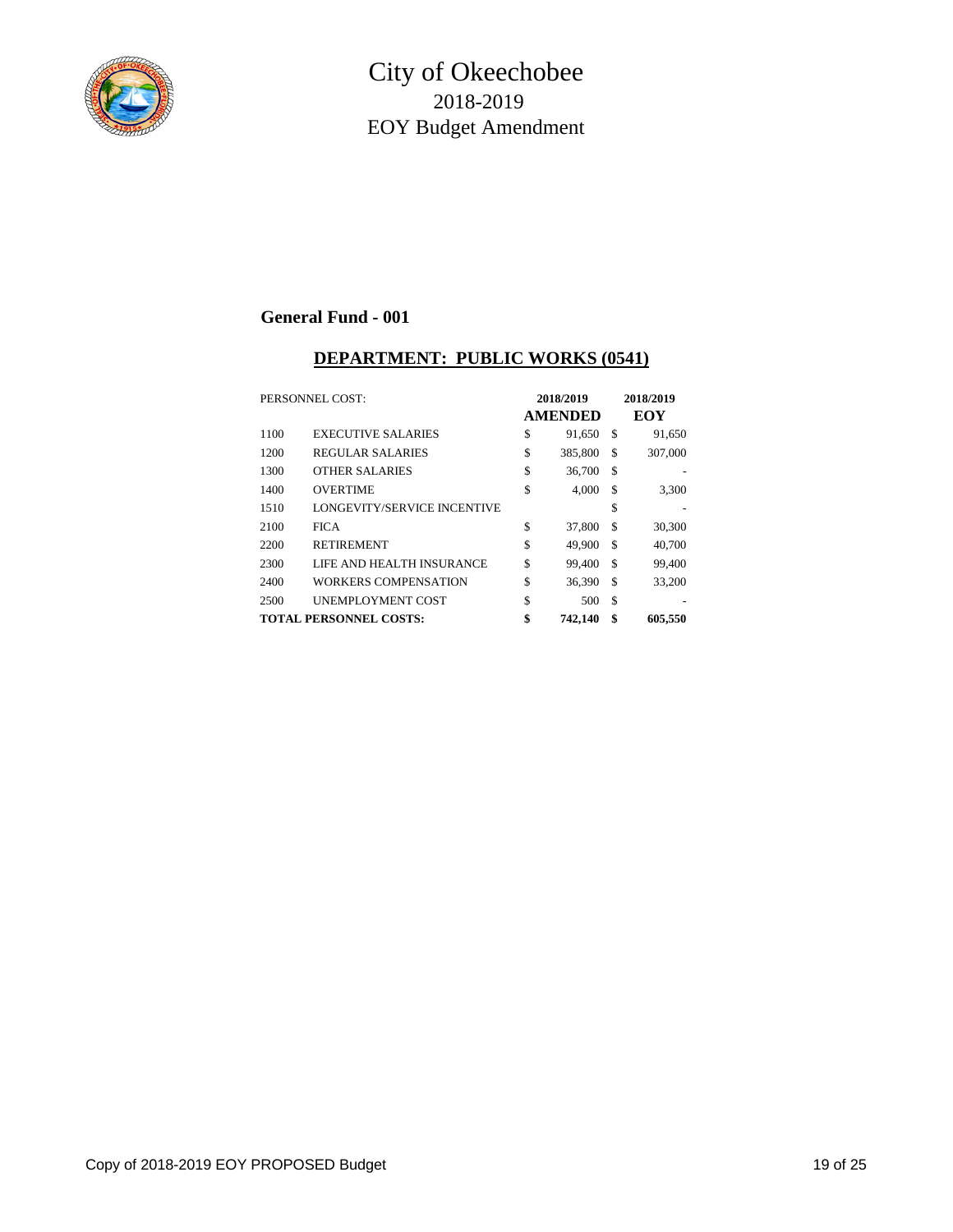

#### **DEPARTMENT: PUBLIC WORKS (0541)**

|      |                                           | 2018/2019      |           | 2018/2019       |
|------|-------------------------------------------|----------------|-----------|-----------------|
|      |                                           | <b>AMENDED</b> |           | <b>EOY</b>      |
| 3100 | PROFESSIONAL SERVICES                     | \$             | 5,000     | \$<br>300       |
| 3400 | OTHER CONTRACTUAL SERVICES                |                |           |                 |
| 3401 | <b>GARBAGE COLLECTION FEE</b>             | \$             | 376,900   | \$<br>376,900   |
| 4000 | TRAVEL AND PER DIEM                       | \$             | 3,500     | \$<br>900       |
| 4100 | <b>COMM. &amp; FREIGHT</b>                | \$             | 7,500     | \$<br>5,200     |
| 4300 | <b>UTILITIES</b>                          | \$             | 18,500    | \$<br>17,500    |
| 4400 | <b>RENTALS &amp; LEASES</b>               | \$             | 2,250     | \$<br>2,000     |
| 4500 | <b>INSURANCE</b>                          | \$             | 34,830    | \$<br>34,500    |
| 4600 | <b>R&amp;M VEHICLES</b>                   | \$             | 8,500     | \$<br>7,800     |
| 4605 | <b>R&amp;M PARKS</b>                      | \$             | 7,500     | \$<br>9,200     |
| 4609 | R&M BUILDING & EQUIPMENT                  | \$             | 31,750    | \$<br>39,700    |
| 4901 | <b>EDUCATION</b>                          | \$             | 5,000     | \$<br>1,400     |
| 4909 | <b>MISCELLANEOUS</b>                      | \$             | 500       | \$<br>1,300     |
| 5100 | <b>OFFICE SUPPLIES</b>                    | \$             | 1,000     | \$<br>1,300     |
| 5200 | OPERATING SUPPLY                          | \$             | 8,000     | \$<br>9,300     |
| 5201 | <b>FUEL AND OIL</b>                       | \$             | 32,500    | \$<br>24,400    |
| 5202 | OPERATING SUPPLIES (TIRES)                | \$             | 3,500     | \$<br>4,000     |
| 5203 | <b>UNIFORMS</b>                           | \$             | 6,750     | \$<br>6,200     |
| 5204 | <b>DUMPING FEES</b>                       | \$             | 750       | \$              |
| 5205 | MOSQUITO CONTROL                          | \$             | 6,000     | \$<br>2,900     |
| 5400 | <b>BOOKS, PUBLICATIONS, ETC</b>           | \$             | 200       | \$              |
| 6300 | <b>IMPROVEMENTS</b>                       |                |           |                 |
| 6400 | EQUIPMENT (\$750 OR MORE)                 |                |           |                 |
|      | <b>TOTAL SUPPLIES AND OTHER SERVICES:</b> | \$             | 560,430   | \$<br>544,800   |
|      |                                           |                |           |                 |
|      | <b>GRAND TOTAL FOR DEPARTMENT</b>         | \$             | 1,302,570 | \$<br>1,150,350 |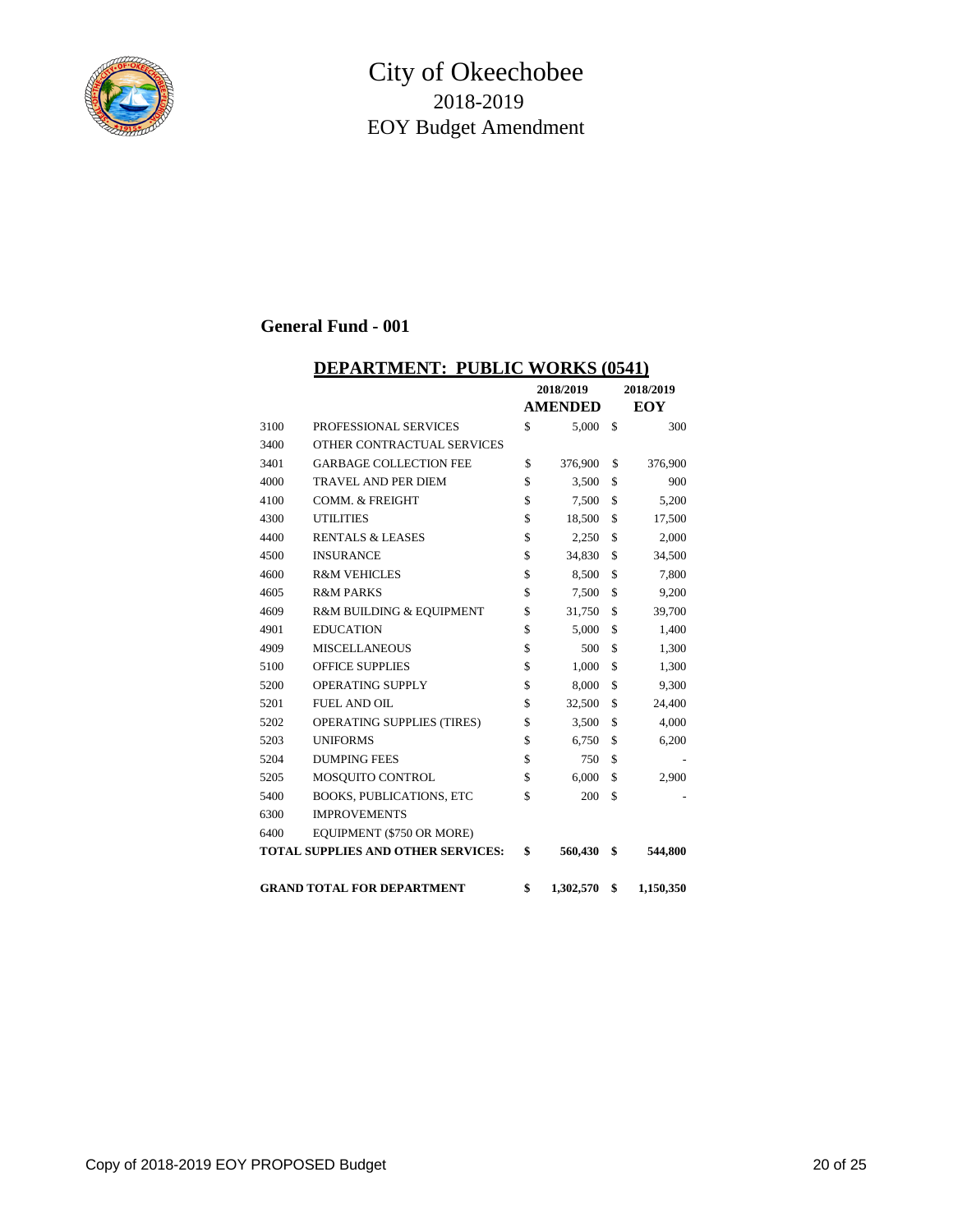

## **Public Facility Fund-301**

#### **Public Facility Fund (Transportation)**

|              |                                   | 2018/2019   |                | 2018/2019 |            |
|--------------|-----------------------------------|-------------|----------------|-----------|------------|
|              |                                   |             | <b>AMENDED</b> |           | <b>EOY</b> |
|              | <b>F/Y BEGINNING FUND BALANCE</b> | \$          | 535,905        | \$        | 950,300    |
|              | <b>REVENUES</b>                   |             |                |           |            |
| 301-313.4100 | <b>LOCAL OPTION GAS TAX</b>       | \$          | 364,880        | \$        | 370,400    |
| 301-313.4200 | LOCAL ALTER, FUEL USER FEE        | \$          | 224,965        | \$        | 225,200    |
| 301-335.1220 | <b>SRS EIGHT CENT MOTOR FUEL</b>  | \$          | 64,225         | \$        | 64,500     |
| 301-312.3000 | NINTH CENT FUEL TAX               | \$          | 62,975         | \$        | 65,400     |
| 301-335.4100 | <b>MOTOR FUEL TAX REBATE</b>      | \$          | 1,200          | \$        | 1,100      |
| 301-361.1000 | <b>SCOP</b> Funding               | \$          | 177,537        | \$        |            |
| 301-361.1000 | <b>INTEREST EARNINGS</b>          | \$          | 9,000          | \$        | 15,100     |
| 301-369.1000 | <b>MISCELLANEOUS</b>              |             |                |           |            |
|              | <b>TOTAL REVENUES</b>             |             | 904,782        |           | 741,700    |
|              | <b>EXPENDITURES</b>               |             |                |           |            |
| 301-549.3100 | PUBLIC FAC.-PROFESSIONAL SER.     | \$          | 25,000         | \$        |            |
| 301-549-3400 | PUBLIC FAC. CONTRACTUAL SERVICE   | $\mathbf S$ | 66,000         | \$        | 60,200     |
| 301-549-4300 | <b>PUBLIC FAC. UTILITIES</b>      | \$          | 48,300         | \$        | 59,000     |
| 301-549-4609 | <b>REPAIR &amp; MAINTENANCE</b>   | \$          | 50,000         | \$        | 15,300     |
| 301-549-4909 | MISC-PARK HOLIDAY LIGHTS          | \$          | 12,500         | \$        | 11,000     |
| 301-549-5300 | PUBLIC FAC. ROAD & MATERIALS      | \$          | 67,500         | \$        | 68,500     |
| 301-549-6300 | PUBLIC FAC. IMPROVEMENTS          | \$          | 135,000        | \$        | 30,500     |
| 301-549-6301 | <b>SCOP IMPROVEMENTS</b>          | \$          | 177,537        | \$        |            |
| 301-549.6302 | PUBLIC FAC. BEAUTIFICATION        | \$          | 10,000         | \$        |            |
| 301-549.6400 | PUBLIC FAC. MACHINERY & EQUIP     | \$          | 89,500         | \$        | 48,500     |
|              | <b>TOTAL EXPENSES</b>             | \$          | 681,337        | \$        | 293,000    |
|              | <b>Transfer to General Fund</b>   | \$          | 350,000        | \$        | 350,000    |
|              | <b>F/Y ENDING FUND BALANCE</b>    | \$          | 409,350        | \$        | 1,049,000  |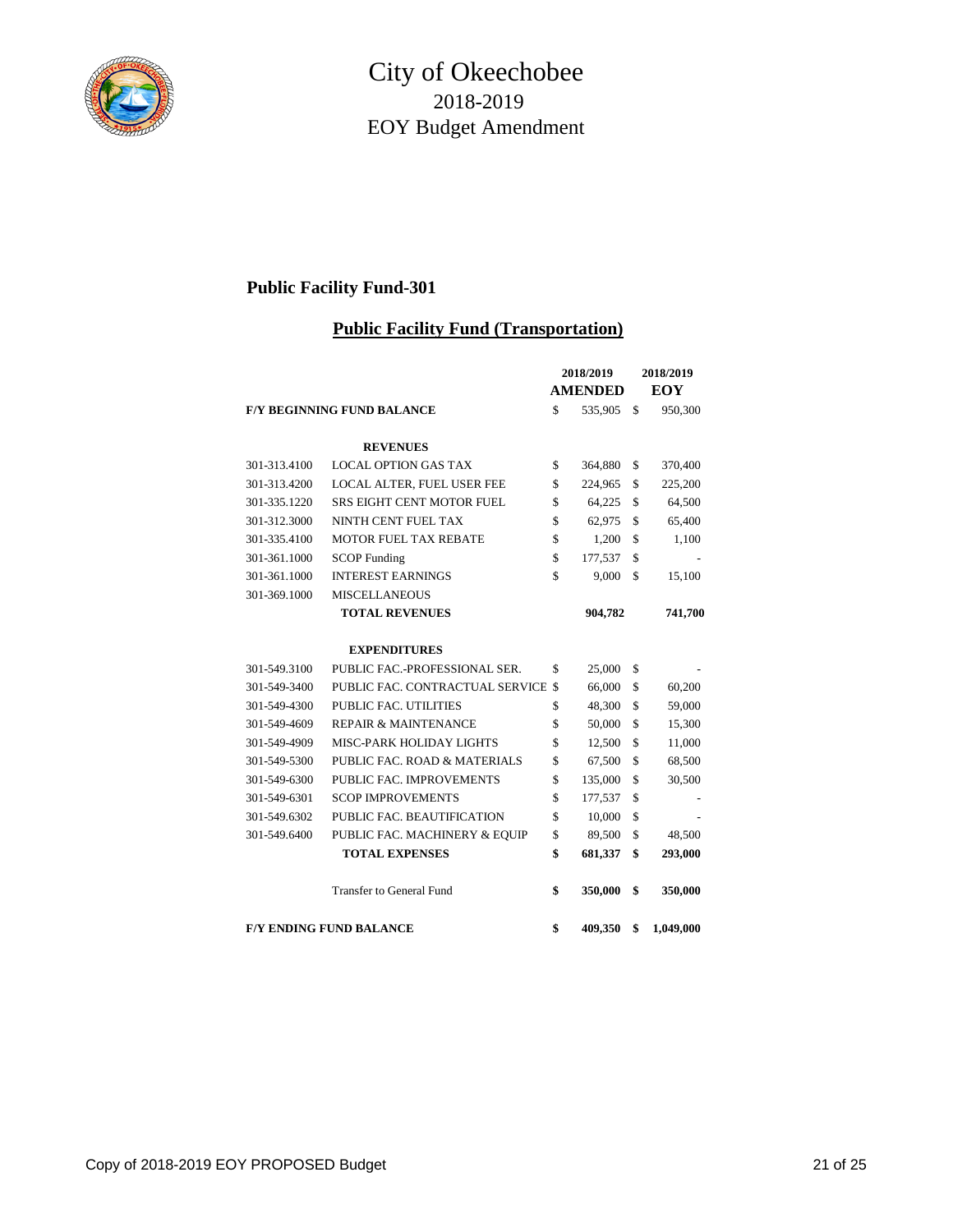

# City of Okeechobee 2018-2019 EOY Budget Amendment **CAPITAL PROJECTS IMPROVEMENTS**

|                                   |                             | 2018/2019 |                | 2018/2019 |           |
|-----------------------------------|-----------------------------|-----------|----------------|-----------|-----------|
|                                   |                             |           | <b>AMENDED</b> |           | EOY       |
| <b>F/Y BEGINNING FUND BALANCE</b> |                             | \$        | 4,344,644      | \$        | 4,800,600 |
| <b>REVENUES</b>                   |                             |           |                |           |           |
| 304-383.0000                      |                             | \$        | $\sim$         | \$        |           |
| 304-364.1000                      | DISPOSITION OF FIXED ASSETS | \$        | 225,000        | \$        | 225,000   |
| 304-361.1000                      | <b>INTEREST EARNINGS</b>    | \$        | 1.500          | \$        |           |
| 304-369.1000                      | <b>MISCELLANEOUS</b>        |           |                | \$        | 7.900     |
|                                   | <b>TOTAL REVENUES</b>       |           | 226,500        | \$        | 232,900   |

#### **EXPENDITURES**

| 304-549-3100  | <b>Professional Services</b>        | \$<br>25,000                   | \$            |
|---------------|-------------------------------------|--------------------------------|---------------|
| 304-529-4600  | <b>REPAIR &amp; MAINTENANCE</b>     | \$<br>25,000                   | \$<br>4,100   |
| 304-513-3100  | <b>Professional Services</b>        | \$<br>9,500                    | \$            |
| 304-512-6400  | <b>ADMINISTRATION CAPITAL</b>       | \$<br>12,000                   | \$<br>7,300   |
| 304-513-6400  | <b>FINANCE CAPITAL</b>              | \$<br>1,500                    | \$<br>1,100   |
| 304-519-6400  | <b>GENERAL SERVICES CAPITAL</b>     | \$<br>37,500                   | \$<br>25,100  |
| 304-521-6400  | LAW ENFORCEMENT CAPITAL             | \$<br>350,646                  | \$<br>340,500 |
| 304-522-6400  | FIRE PROTECTION CAPITAL             | \$<br>73,200                   | \$<br>40,800  |
| 304-522-6401  | FIRE PROTECTION CAPITAL             | \$<br>$\frac{1}{2}$            | \$            |
| 304-536.6400  | SEWER/WASTEWATER                    |                                | \$            |
| 304-541-6400  | PUBLIC WORKS CAPITAL                | \$<br>41,500                   | \$<br>30,200  |
| 304-549-6400  | OTHER CAPITAL PROJECTS/EQUIP        | \$<br>$\overline{\phantom{a}}$ | \$<br>22,000  |
| 304-549-6401  | PARKS CAPITAL IMPROVEMENT           | \$<br>53,000                   | \$<br>39,500  |
| 304-549-6402  | <b>MEDIAN REPLACEMENT &amp; ROW</b> | \$<br>10,000                   | \$<br>14,800  |
| 304-549.6403  | <b>TREE PROGRAM</b>                 | \$<br>15,000                   | \$            |
| 304-584.6400  | <b>FUTURE CAPITAL PROJECTS</b>      |                                | \$            |
| 304-2512-6400 | <b>CLERK CAPITAL</b>                | \$<br>8,000                    | \$<br>8,300   |
| 304-584.7100  | <b>PRINCIPAL</b>                    |                                |               |
| 304-584.7200  | <b>INTEREST</b>                     |                                |               |
|               | <b>TOTAL EXPENDITURES \$</b>        | 661,846                        | \$<br>533,700 |
|               | OTHER REVENUES AND TRANSFER IN      |                                |               |
|               | Other Grants - Transfer In          | \$<br>171,120                  | \$<br>171,120 |
|               | <b>TOTAL TRANSFER INS \$</b>        | 171,120                        | \$<br>171,120 |
|               | TRANSFER OUT TO Other Funds         | \$                             | \$            |
|               | TRANSFER OUT TO GENERAL FUND        | \$<br>845,215                  | \$            |
|               | TOTAL TRANSFER OUT                  | \$<br>845,215                  | \$            |
|               |                                     |                                |               |
|               | <b>F/Y ENDING FUND BALANCE</b>      | \$2,892,963                    | \$4,328,680   |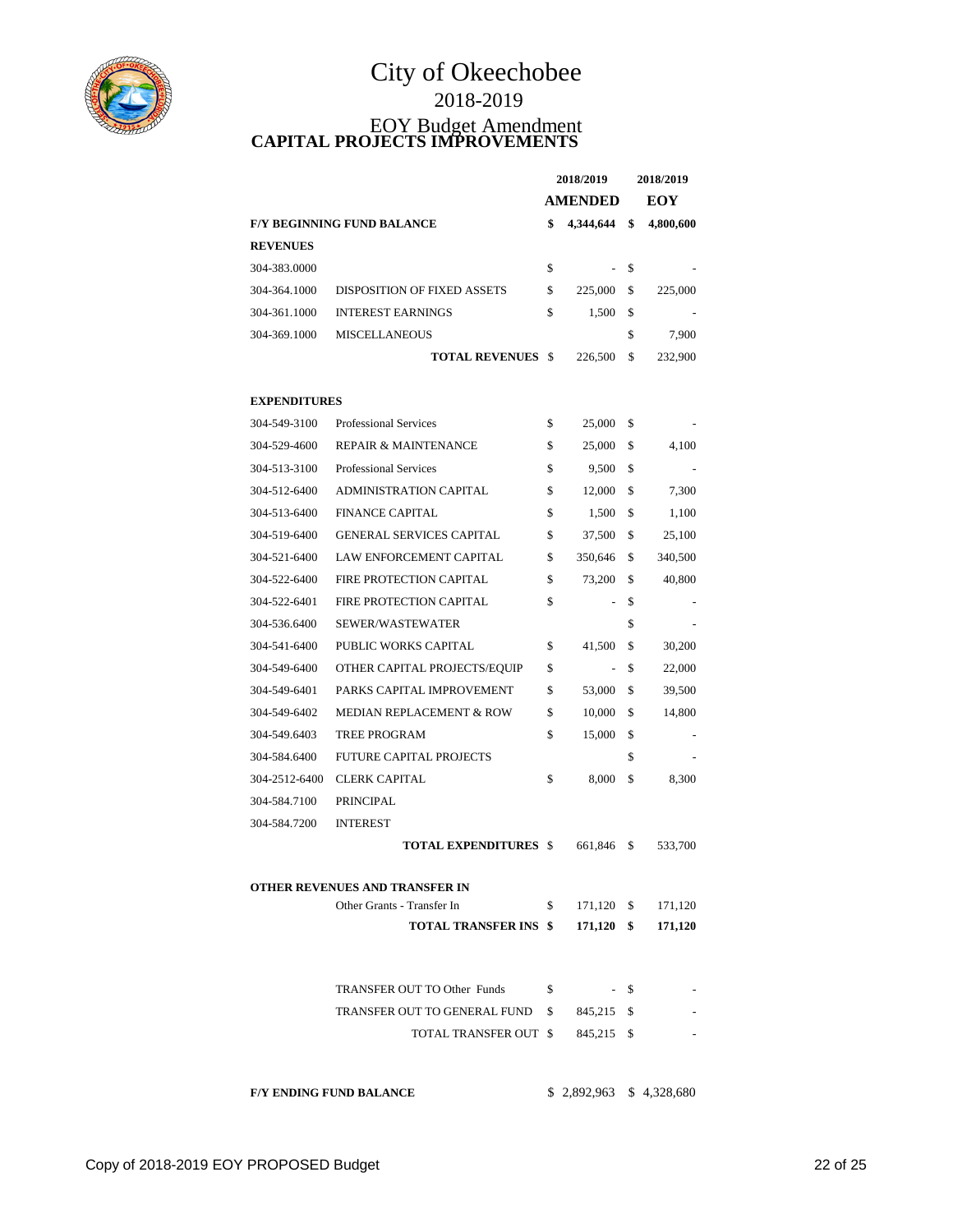

#### **RECAPITULATION - REVENUE & EXPENSES Other Grants**

|                     |                                                | 2018/2019 |                          | 2018/2019 |            |
|---------------------|------------------------------------------------|-----------|--------------------------|-----------|------------|
|                     |                                                |           | <b>AMENDED</b>           |           | <b>EOY</b> |
|                     | <b>F/Y BEGINNING FUND BALANCE</b>              | \$        | 37,490                   | \$        | 75,100     |
| <b>REVENUES</b>     |                                                |           |                          |           |            |
| 302-331.3903        | <b>TMDL</b> Grant                              |           |                          |           |            |
| 302-331-3904        |                                                | \$        |                          | \$        |            |
|                     | Stormwater Drainage Grant<br>Section 319 Grant |           | 183,630                  |           | 183,630    |
| 302-331.3905        |                                                |           |                          |           |            |
| 302-361.1000        | <b>Interest Earnings</b>                       |           |                          |           |            |
| 302-381.0000        | TRANSFER IN -CAPITAL ASSIGNED FUNDS            |           |                          |           |            |
| 302-381.0000        | <b>TRANSFER IN -CAPITAL FUND RESERVES</b>      |           |                          |           |            |
|                     | <b>TOTAL REVENUES \$</b>                       |           | 183,630                  | \$        | 183,630    |
| <b>EXPENDITURES</b> |                                                |           |                          |           |            |
| 302-2552.3100       | <b>PROFESSIONAL SERVICES</b>                   |           |                          |           |            |
| 302-2552.3200       | <b>ADMINISTRATIVE SERVICES</b>                 |           |                          |           |            |
| 302-2552.4609       | <b>TEMPORARY RELOCATION</b>                    |           |                          |           |            |
| 302-2552.4609       | HOUSING REHAB DEMO/REPL/RELOC                  |           |                          |           |            |
| 302-2552.4909       | <b>MISCELLANEOUS</b>                           |           |                          |           |            |
| 302-2000-4909       | MISCELLANEOUS - BANKING EXP                    |           |                          |           |            |
| 302-2752.3100       | PROFESSIONAL SERVICES                          |           |                          |           |            |
| 302-2752.3200       | <b>ADMINISTRATIVE SERVICES</b>                 |           |                          |           |            |
| 302-2752.4909       | <b>MISCELLANEOUS</b>                           |           |                          |           |            |
| 302-2752.4609       | STREET IMPROVEMENTS/ADDITIONS                  |           |                          |           |            |
| 302-2752.6300       | <b>INFRASTRUCTURE IMPROVEMENTS</b>             | \$        | 50,000                   | S         |            |
| 302-2752-6400       | Park and Canal Improvements                    |           |                          |           |            |
|                     | <b>TOTAL EXPENSES \$</b>                       |           | 50,000                   | \$        |            |
|                     |                                                |           |                          |           |            |
|                     | <b>Return General Fund Loan \$</b>             |           | 171,120                  | S         | 171,120    |
|                     | <b>F/Y ENDING FUND BALANCE</b>                 | \$        | $\overline{\phantom{a}}$ | \$        | 87.610     |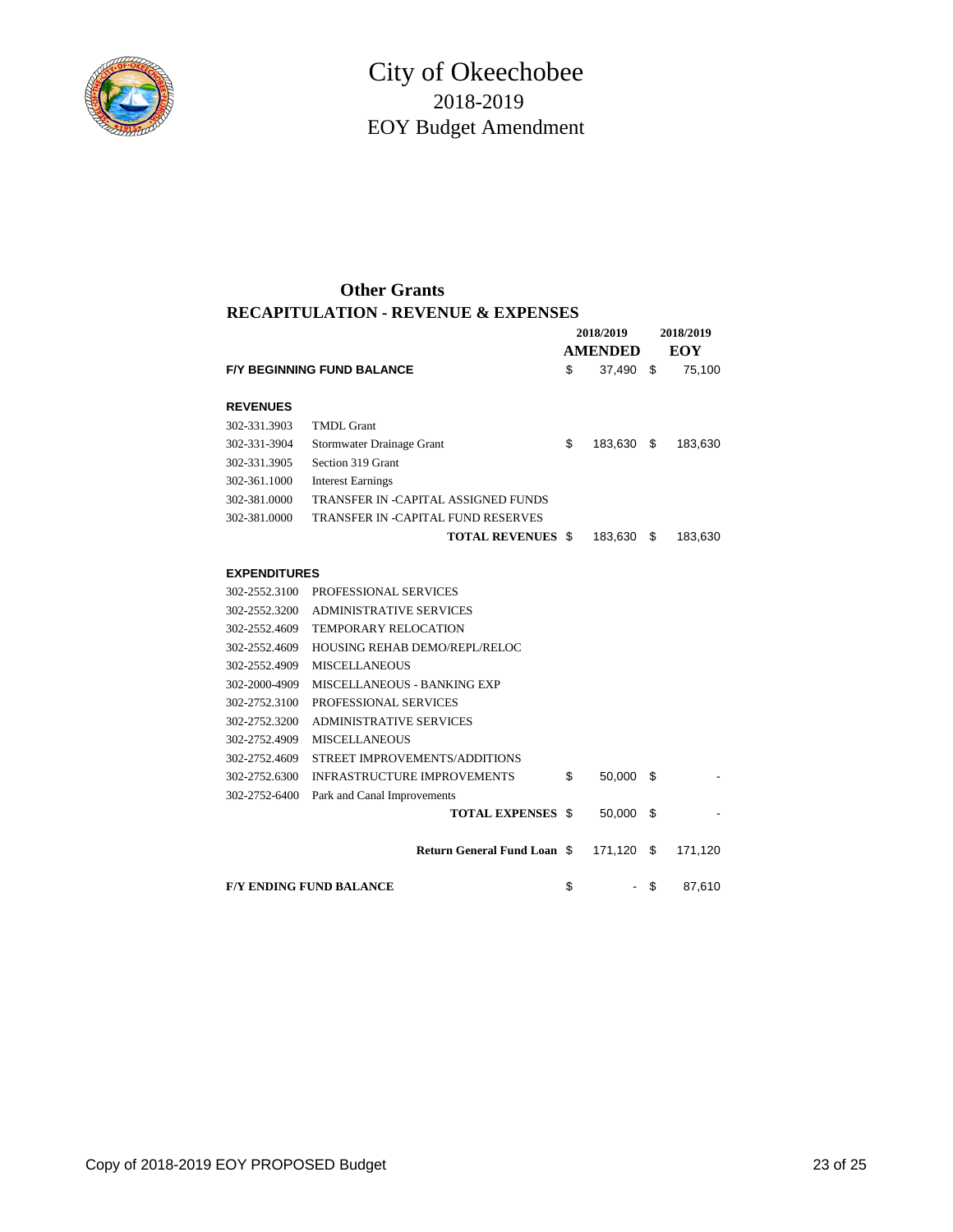

## **Appropriations Grant**

#### **RECAPITULATION - REVENUE & EXPENSES**

|                                |                                            | 2018/2019      |         | 2018/2019  |       |
|--------------------------------|--------------------------------------------|----------------|---------|------------|-------|
|                                |                                            | <b>AMENDED</b> |         | <b>EOY</b> |       |
|                                | <b>F/Y BEGINNING FUND BALANCE</b>          | \$             | 1,000   | \$         | 1,000 |
| <b>REVENUES</b>                |                                            |                |         |            |       |
| 307-334.3900                   | <b>Appropriation Funds</b>                 | \$             | 209,000 | \$         |       |
| 307-361.1000                   | <b>Interest Earnings</b>                   | \$             |         | \$         |       |
| 307-381.0000                   | <b>TRANSFER IN -CAPITAL FUND RESERVES</b>  | \$             |         | \$         |       |
|                                | <b>TOTAL REVENUES</b>                      | \$             | 209,000 | \$         |       |
| <b>EXPENDITURES</b>            |                                            |                |         |            |       |
| 307-559.3100                   | PROFESSIONAL SERVICES-Engineering Services |                |         |            |       |
| 307-559.3102                   | PROFESSIONAL SERVICES-Grant Admin          | \$             |         | \$         |       |
| 307-559.4909                   | <b>ADMINISTRATIVE SERVICES</b>             | \$             | 1,000   | \$         | 1,000 |
| 307-559.6300                   | STREET IMPROVEMENTS/ADDITIONS              | \$             | 209,000 | \$         |       |
|                                | <b>TOTAL EXPENSES \$</b>                   |                | 210,000 | \$         | 1,000 |
| <b>F/Y ENDING FUND BALANCE</b> |                                            | \$             |         | \$         |       |
|                                | DUE TO GENERAL FUND                        | \$             |         | S          |       |